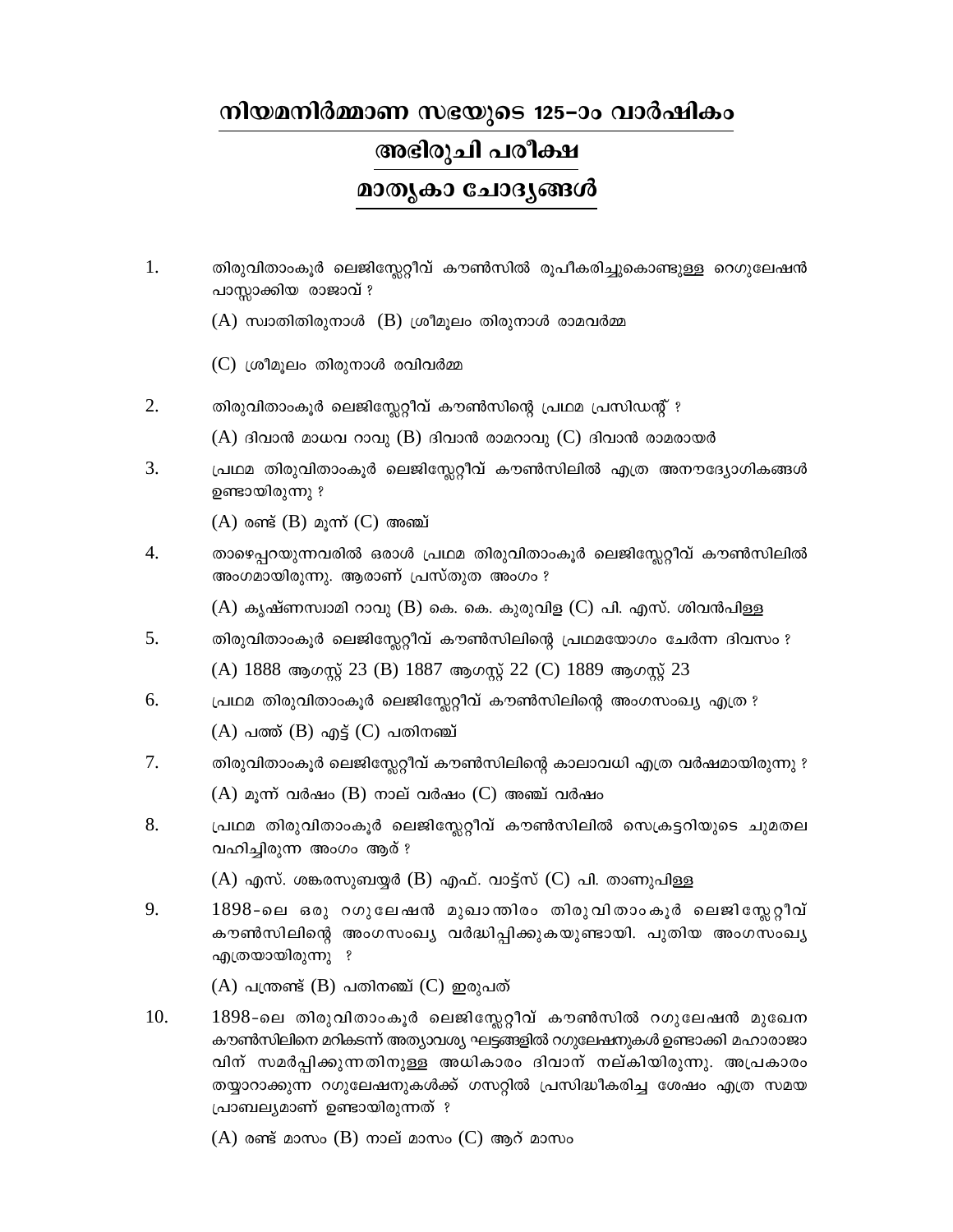11. 1904 ഒക്ടോബർ 1-ാം തീയതിയിലെ ഉത്തരവുമൂലം നിലവിൽവന്ന ശ്രീമൂലം പോപ്പുലർ അസംബ്ലിയിലേക്ക് തെരഞ്ഞെടുക്കപ്പെടുന്നതിന് നിശ്ചയിച്ചിരുന്ന കുറഞ്ഞ പ്രായപരിധി എത്ര ?

 $(A)$  ഇരുപത് വയസ്സ്  $(B)$  ഇരുപത്തഞ്ച് വയസ്സ്  $(C)$  പതിനെട്ട് വയസ്സ്

- 12. ശ്രീമൂലം പോപ്പുലർ അസംബ്ലിയുടെ പ്രഥമയോഗം ചേർന്ന വർഷവും ദിവസവും ? (A) 1904 ഒക്ടോബർ 12 (B) 1904 ഒക്ടോബർ 22
	- (C) 1905 ജനുവരി 1
- 13. ശ്രീമൂലം പോപ്പുലർ അസംബ്ലി രൂപീകൃതമായത് ഏത് ദിവാന്റെ കാലത്താണ് ?
	- $(A)$  ടി രാമറാവു  $(B)$  വി. പി. മാധവറാവു
	- $(C)$  സി. പി. രാമസ്വാമി അയ്യർ
- 14. ശ്രീമൂലം പോപ്പുലർ അസംബ്ലിയുടെ പ്രഥമയോഗം ചേർന്ന മന്ദിരം ?
	- $(A)$  സെക്രട്ടേറിയറ്റിലെ ദിവാന്റെ ചേംമ്പറിൽ  $(B)$  വി. ജെ. റ്റി. ഹാളിൽ
	- $(C)$  സെക്രട്ടേറിയറ്റിലെ നിയമസഭാ മന്ദിരം
- $15.$ ട്രാവൻകൂർ സ്റ്റേറ്റ് മാനുവൽ എഴുതിയ വ്യക്തി 1891-ലെയും 1894-ലെയും 1904-ലെയും തിരുവിതാംകൂർ ലെജിസ്കേറ്റീവ് കൗൺസിലിൽ അംഗമായിരുന്നു. ആരാണ് ആ വ്യക്തി ?

 $(A)$  പി. താണുപിള്ള  $(B)$  കേരള വർമ്മ വലിയകോയി തമ്പുരാൻ (C) നാഗം അയു

16. ശ്രീമൂലം പ്രജാസഭയിലേക്ക് ആദ്യ തെരഞ്ഞെടുപ്പ് നടന്ന വർഷം ?

(A) 1905 (B) 1906 (C) 1910

17. ശ്രീമുലം പ്രജാസഭയിലേക്ക് നടന്ന പ്രഥമ തെരഞ്ഞെടുപ്പിൽ എത്ര അംഗങ്ങൾ തെരഞ്ഞെടുപ്പിലൂടെ സഭയിലെത്തി ?

 $(A)$  66 (B) 77 (C) 87

18. ശ്രീമൂലം പ്രജാസഭയുടെ കാലാവധി എത്ര വർഷം ?

 $(A)$  ഒരു വർഷം  $(B)$  രണ്ട് വർഷം  $(C)$  മൂന്ന് വർഷം

19. മലയാളക്കരയിലെ ഒരു നിയമസഭാ തെരഞ്ഞെടുപ്പിൽ ജനങ്ങൾക്ക് ആദ്യമായി വോട്ട് ചെയ്യുവാനുള്ള അവകാശം ലഭിച്ചത് ഏത് വർഷം ?

(A) 1905 ആഗസ്റ്റ് (B) 1906 ആഗസ്റ്റ് (C) 1907 ആഗസ്റ്റ്

- 20. സ്ത്രീകൾക്ക് ശ്രീമുലം പ്രജാസഭയിൽ അംഗങ്ങളാകാനുള്ള അവകാശം ലഭിച്ച വർഷം ? (A) 1915 (B) 1920 (C) 1930
- 21. തിരുവിതാംകൂർ ലെജിസ്ലേറ്റീവ് കൗൺസിലിൽ അംഗമായ പ്രഥമ വനിത ?
	- $(A)$  മേരി പുന്നൻ ലൂക്കോസ്  $(B)$  അന്ന ചാണ്ടി
	- $(C)$  കൊടിവീട്ടിൽ ബി. രുദ്രാണി
- 22. മഹാകവി കുമാരനാശാൻ ശ്രീമൂലം പോപ്പുലർ അസംബ്ലിയിലും കൗൺസിലിലും അംഗമായിരുന്നു. ഏത് വർഷമാണ് അദ്ദേഹം ആദ്യമായി പോപ്പുലർ അസംബ്ലിയിൽ അംഗമായത് ?
	- $(A)$  1905 (B) 1908 (C) 1911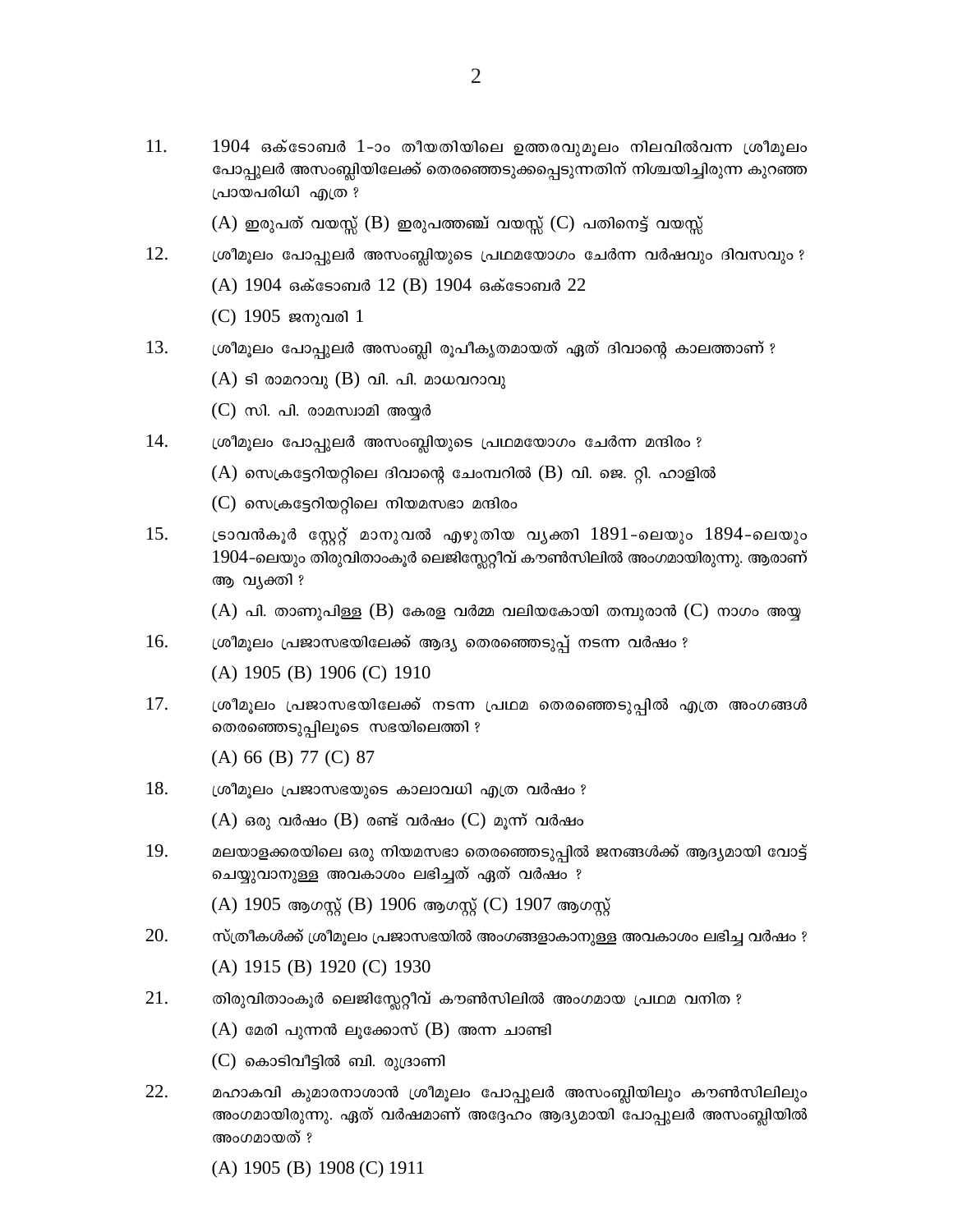- 23. മഹാകവി ഉള്ളൂർ എസ്. പരമേശ്വരയ്യർ തിരുവിതാംകൂർ ലെജിസ്ലേറ്റീവ് കൗൺസിലിൽ അംഗമായിരുന്നു. ഏത് കൗൺസിലിലാണ് അദ്ദേഹം ആദ്യമായി അംഗമായത് ?  $(A)$  1914-17 കൗൺസിൽ (B) 1917-20 കൗൺസിൽ (C) 1920-22 കൗൺസിൽ
- 24. വ്യക്തിയുടെ തിരുവിതാംകൂർ പ്രജാസഭാ പ്രവേശനത്തിന്റെ നുറാം വാർഷികം 2012-ൽ ആഘോഷിക്കുകയുണ്ടായി. ആരാണ് ആ വ്യക്തി ?

 $(A)$  കെ. എം. മാമൻ മാപ്പിള ( $B$ ) അയ്യൻകാളി ( $C$ ) കുമാരനാശാൻ

25. 1919-ലെ തിരുവിതാംകൂർ ലെജിസ്ലേറ്റീവ് കൗൺസിൽ റെഗുലേഷൻ മുഖേന കൗൺസിലിന്റെ അംഗസംഖ്യ വർദ്ധിപ്പിക്കുകയുണ്ടായി. പരമാവധി അംഗസംഖ്യ എത്രയായിട്ടാണ് വർദ്ധിപ്പിച്ചത് ?

 $(A) 16 (B) 20 (C) 25$ 

26. തിരുവിതാംകൂർ ലെജിസ്ലേറ്റീവ് കൗൺസിൽ അംഗങ്ങൾക്ക് ബഡ്ജറ്റ് ചർച്ച ചെയ്യുന്ന തിനുള്ള അവകാശം ലഭിച്ച വർഷം ?

 $(A)$  1917  $(B)$  1920  $(C)$  1921

- 27. 'ചോദ്യം ചോദിക്കുക എന്നത് നിയമസഭാംഗങ്ങളുടെ പരമമായ അവകാശമാണ്' എന്നാണ് പ്രസ്തുത അവകാശം തിരുവിതാംകൂറിലെ സാമാജികർക്ക് ലഭിച്ചത് ? (A) 1920 ഏപ്രിൽ 7 (B) 1921 ഏപ്രിൽ 7 (C) 1922 ഏപ്രിൽ 7
- 28. തിരുവിതാംകൂറിൽ സഭ നിയന്ത്രിക്കുന്നതിന് ലെജിസ്റ്റേറ്റീവ് കൗൺസിലിൽ ഒരു ഡെപ്യുട്ടി പ്രസിഡന്റിനെ ആദ്യമായി നിയമിച്ച വർഷം ?

(A) 1919 (B) 1920 (C) 1922

- 29. 1921-ലെ തിരുവിതാംകൂർ റെഗുലേഷൻ മുഖേന ആദ്യമായി കൗൺസിലിലെ തെരഞ്ഞെടുക്കപ്പെട്ട അംഗങ്ങളുടെ സംഖ്യ നോമിനേറ്റ് ചെയ്ത അംഗങ്ങളെക്കാൾ കൂടുതലായി. എത്രയായിരുന്നു തെരഞ്ഞെടുക്കപ്പെട്ട അംഗങ്ങളുടെ അംഗസംഖ്യ ?  $(A) 25 (B) 26 (C) 28$
- 30. തിരുവിതാംകൂർ ലെജിസ്ലേറ്റീവ് കൗൺസിൽ അംഗങ്ങൾക്ക് സംസാരസ്വാതന്ത്ര്യം അനുവദിച്ച ദിവസം ?

(A) 1930 ജനുവരി 12 (B) 1947 ആഗസ്റ്റ് 14 (C) 1933 ജനുവരി 12

31. തിരുവിതാംകൂറിൽ നിയമപരമായി ഒരു ദ്വിമണ്ഡല സംവിധാനം നിലവിൽ വന്ന വർഷം ?

 $(A)$  1931 ജനുവരി 1 (B) 1932 ജനുവരി 1 (C) 1933 ജനുവരി 1

- 32. ശ്രീചിത്തിര സ്റ്റേറ്റ് കൗൺസിലിൽ കൗൺസിലിന്റെ അംഗസംഖ്യ എത്രയായിരുന്നു ?  $(A)$  35 (B) 37 (C) 40
- 33. ശ്രീമുലം അസംബ്ലിയിലെ മൊത്തം അംഗസംഖ്യ എത്ര ?  $(A) 70$  (B) 72 (C) 75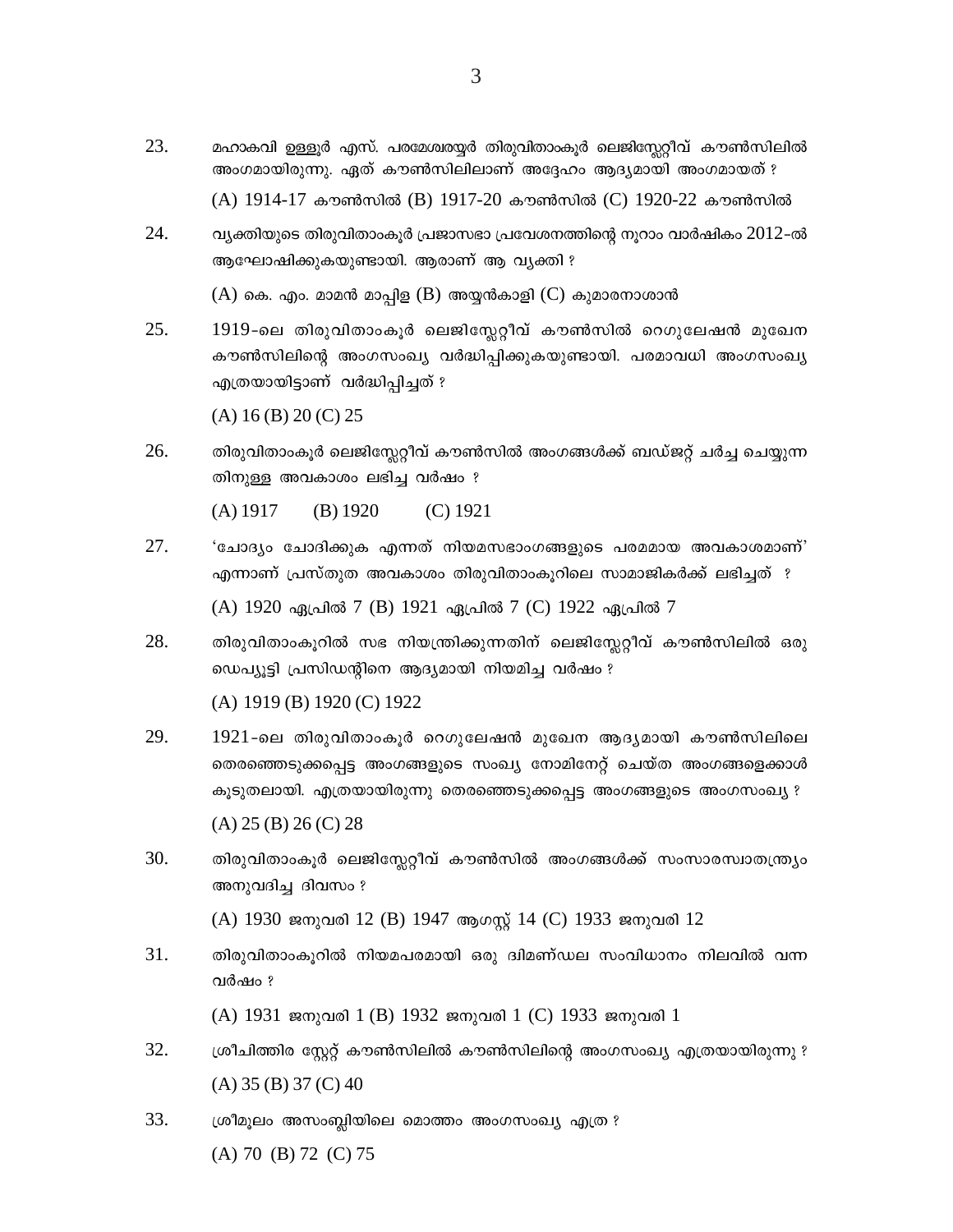$(A)$  റ്റി. കെ. വേലുപ്പിള്ള  $(B)$  പി. താണുപിള്ള  $(C)$  ചട്ടനാഥ കരാളയാർ

35. നിയമസഭാ ചോദൃത്തിന് നോട്ടീസ് നല്കിയ അംഗമല്ലാത്ത നിയമസഭാ സാമാജികർക്ക് ഉപചോദ്യം ചോദിക്കുന്നതിനുള്ള അവകാശം തിരുവിതാംകൂറിൽ ലഭിച്ച വർഷം ?

 $(A)$  1921 (B) 1930 (C) 1933

36. സഭ നിയന്ത്രിക്കുന്നതിന് ചെയർമാൻമാരുടെ പാനലിനെ ആദ്യമായി നിയോഗിച്ചത് എന്ന് ?

(A) 1930 (B) 1932 (C) 1933

37. ശ്രീചിത്തിരാ സ്റ്റേറ്റ് കൗൺസിലിന്റെ കാലാവധി എത്ര വർഷം ?

 $(A)$  മൂന്ന് വർഷം  $(B)$  നാല് വർഷം  $(C)$  അഞ്ച് വർഷം

38. ശ്രീചിത്തിരാ സ്റ്റേറ്റ് കൗൺസിലിന്റെയും ശ്രീമൂലം അസംബ്ലിയുടെയും സംയുക്ത സമ്മേളനത്തിൽ ഒരു വിഷയം പാസ്സാകുന്നതിന് എത്ര വോട്ടിന്റെ ഭൂരിപക്ഷം ആവശ്യമായിരുന്നു ?

 $(A)$  ഒരു വോട്ട്  $(B)$  അഞ്ച് വോട്ടിൽ കുറയാത്ത ഭൂരിപക്ഷം

(C) പത്ത് വോട്ടിൽ കുറയാത്ത ഭൂരിപക്ഷം

39. പബ്ലിക് അക്കൗണ്ട്സ് കമ്മിറ്റിയാണ് നമ്മുടെ സഭയിലെ ആദൃകാല കമ്മിറ്റി. ഏതുവർഷമാണ് പ്രസ്തുത കമ്മിറ്റി ആദ്യമായി രൂപീകരിച്ചത് ?

 $(A)$  1930 (B) 1932 (C) 1933

40. തിരുവിതാംകൂറിലെ അംഗങ്ങൾക്ക് ബഡ്ജറ്റിലെ ധനാഭ്യർത്ഥനകളിന്മേൽ കട്ട് മോഷൻ അവതരിപ്പിക്കുവാനുള്ള അവകാശം ഏത് വർഷം ലഭിച്ചു ?

(A) 1920 (B) 1931 (C) 1933

41. സഭ പാസ്സാക്കുന്ന ബില്ലുകൾ സഭയുടെ പുനഃപരിശോധനയ്ക്കായി തിരിച്ചയയ്ക്കുവാനുള്ള അവകാശം ദിവാന് ഏത് വർഷത്തെ റെഗുലേഷൻ വഴിയാണ് ലഭിച്ചത് ?

 $(A)$  1930-ലെ റെഗുലേഷൻ 2 (B) 1931-ലെ റെഗുലേഷൻ 2

 $(C)$  1932-ലെ റെഗുലേഷൻ 2

42. ശ്രീമൂലം അസംബ്ലിയിൽ പിന്നോക്കവിഭാഗങ്ങൾക്കായി എത്ര സീറ്റ് സംവരണം ചെയ്തിരുന്നു ?

 $(A) 10 (B) 12 (C) 14$ 

സ്വതന്ത്ര തിരുവിതാംകൂർ സംബന്ധിച്ച ഒരു രാജകീയ പ്രസ്താവന ശ്രീചിത്തിര 43. തിരുനാൾ മഹാരാജാവ് ആകാശവാണി വഴി നല്കിയിരുന്നു. എന്നായിരുന്നു അത് ?

(A) 1947 ജൂലൈ 18 (B) 1947 ആഗസ്റ്റ് 14 (C) 1947 ആഗസ്റ്റ് 15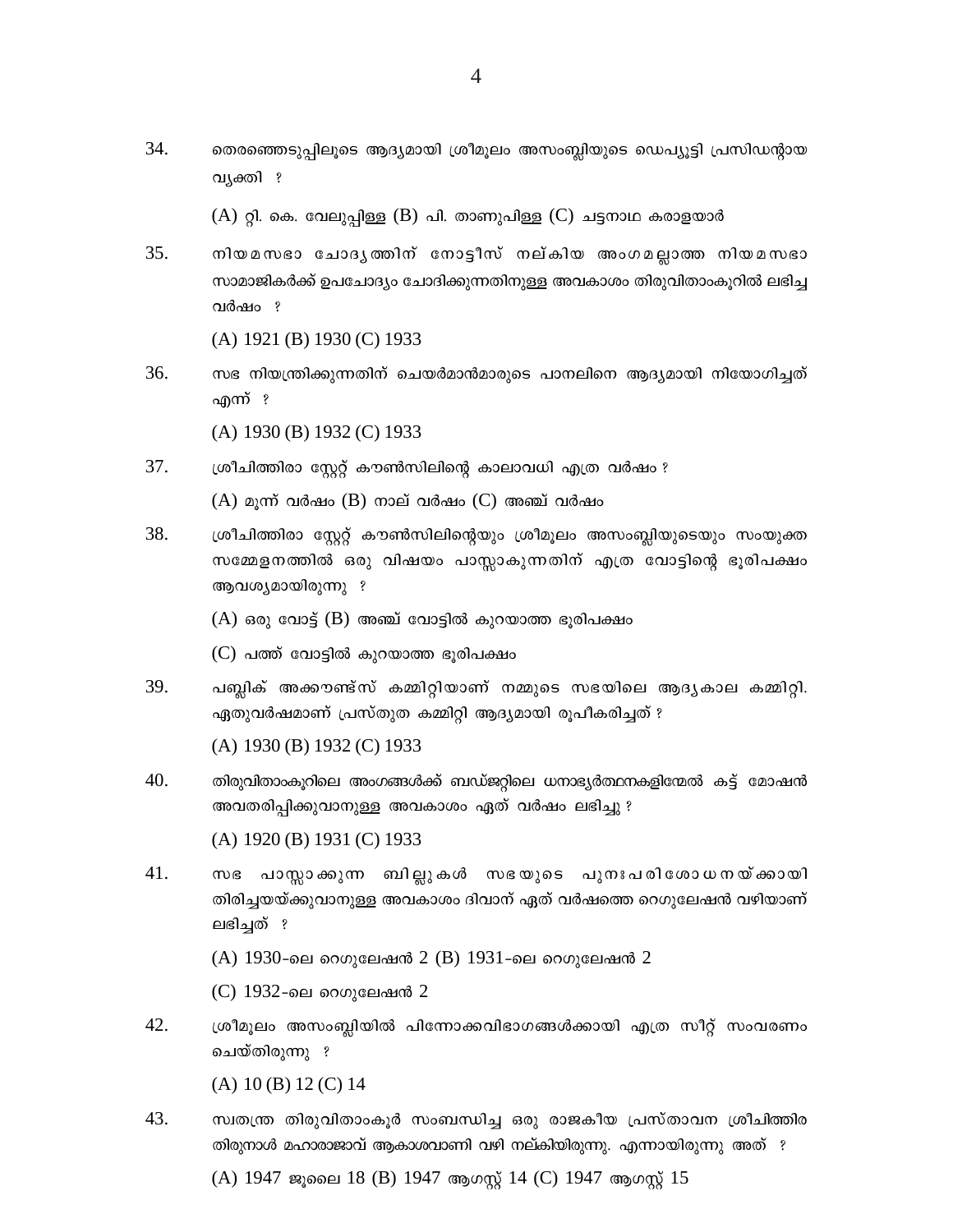44. തിരുവിതാംകൂറിൽ ഉത്തരവാദിത്വ ഭരണം സംബന്ധിച്ച വിളംബരം പുറപ്പെടുവിച്ച ദിവസം ?

(A) 1947 ആഗസ്റ്റ് 15 (B) 1947 സെപ്റ്റംബർ 1 (C) 1947 സെപ്റ്റംബർ 4

- 45. 1947-ൽ രുപീകൃതമായ റിഫോംസ് കമ്മിറ്റിയുടെ അദ്ധ്യക്ഷൻ ആരായിരുന്നു. ?  $(A)$  റ്റി. എം. വർഗ്ഗീസ്  $(B)$  എ. ജെ. ജോൺ  $(C)$  പട്ടം താണുപിള്ള
- 46. റിഫോംസ് കമ്മിറ്റി അതിന്റെ റിപ്പോർട്ട് തയ്യാറാക്കുന്നതിനായി എത്ര യോഗങ്ങൾ ചേർന്നിരുന്നു ?

 $(A)$  20  $(B)$  22  $(C)$  25

- 47. റിഫോംസ് കമ്മിറ്റി തിരുവിതാംകൂർ റെപ്രസേന്റേറ്റീവ് ബോഡിയിൽ പ്രത്യേക ജനവിഭാഗങ്ങൾക്കായി എത്ര സീറ്റ് നീക്കിവയ്ക്കാനാണ് ശുപാർശ ചെയ്തത് ?  $(A)$  25 (B) 35 (C) 40
- 48. തിരുവിതാംകൂർ റെപ്രസേന്റേറ്റീവ് ബോഡിയുടെ പ്രഥമ യോഗം ചേർന്ന ദിവസം ? (A) 1948 മാർച്ച് 15 (B) 1948 മാർച്ച് 20 (C) 1948 മാർച്ച് 24
- 49. തിരുവിതാംകുർ റെപ്രസേന്റേറ്റീവ് ബോഡിയുടെ അദ്ധ്യക്ഷനായി തെരഞ്ഞെടുക്കപ്പെട്ട വ്യക്തി ?

 $(A)$  എ. ജെ. ജോൺ (B) റ്റി. എം. വർഗ്ഗീസ് (C) ആർ. വി. തോമസ്

- 50. തിരുവിതാംകൂറിലെ പ്രഥമ പ്രധാനമന്ത്രി ആര് ?  $(A)$  പട്ടം താണുപിള്ള (B) പനമ്പിള്ളി ഗോവിന്ദമേനോൻ (C) എ. ജെ. ജോൺ
- 51. കൊച്ചി ലെജിസ്ലേറ്റീവ് കൗൺസിൽ നിലവിൽ വന്ന വർഷം ? (A)  $1920$  (B)  $1923$  (C)  $1925$
- 52. പ്രഥമ കൊച്ചി ലെജിസ്സേറ്റീവ് കൗൺസിലിലെ അംഗസംഖ്യ ?  $(A)$  40 (B) 45 (C) 50
- 53. കൊച്ചിൻ ലെജിസ്ലേറ്റീവ് കൗൺസിലിന്റെ ഉദ്ഘാടന യോഗം നടന്ന സ്ഥലം ?  $(A)$  ഹിൽ പാലസ്സിലെ ഡർബാർ ഹാൾ  $(B)$  കൊച്ചിൻ ഠൗൺ ഹാൾ (C) കൊച്ചിൻ മുൻസിപ്പൽ ഹാൾ
- 54. കൊച്ചി ലെജിസ്ലേറ്റീവ് കൗൺസിന്റെ പ്രഥമ പ്രസിഡന്റ് ?
	- $(A)$  സി. ജി. ഹർബർട്ട്  $(B)$  ടി. എസ്. നാരായണ അയ്യർ
	- $(C)$  എ. എഫ്. ഡബ്ല്യൂ. ഡിക്സൺ
- 55. കൊച്ചിൻ ലെജിസ്റ്റേറ്റീവ് കൗൺസിലിലെ പ്രഥമ വനിതാ അംഗം ആര് ?  $(A)$  തോട്ടക്കാട് മാധവി അമ്മ  $(B)$  ശ്രീമതി ജി. പവിത്രൻ
	- $(C)$  പാർവ്വതി നെന്മിനി മംഗലം
- 56. കൊച്ചിൻ ലെജിസ്ലേറ്റീവ് കൗൺസിലിന്റെ പ്രഥമ സെക്രട്ടറി ആര് ?  $(A)$  സി. ജെ. മാത്യു  $(B)$  ടി. കെ. കൃഷ്ണമേനോൻ  $(C)$  എ. ബി. സലാം
- 57. കൊച്ചിൻ ലെജിസ്ലേറ്റീവ് കൗൺസിലിന്റെ പ്രഥമ ഡെപ്യൂട്ടി പ്രസിഡന്റ് ആര് ?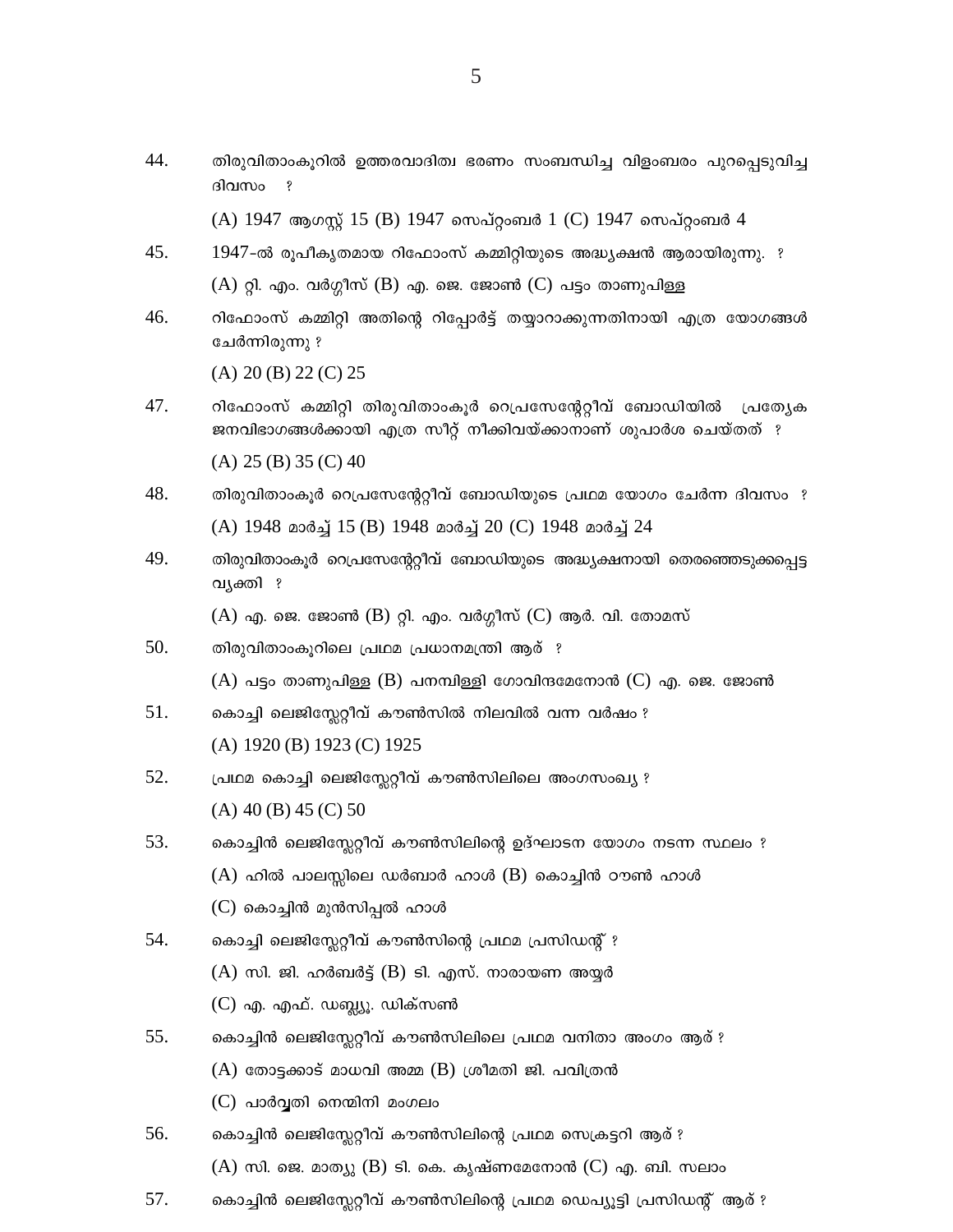$(A)$  കൊച്ചുണ്ണി മേനോൻ  $(B)$  ഡോ: എ. ഗോവിന്ദമേനോൻ

 $(C)$  പനമ്പിള്ളി ഗോവിന്ദമേനോൻ

58. കൊച്ചിൻ ലെജിസ്റ്റേറ്റീവ് കൗൺസിലിലേക്ക് ആദ്യമായി നാമനിർദ്ദേശം ചെയ്യപ്പെട്ട അധകൃതവർഗ്ഗത്തിൽപ്പെട്ട അംഗം ?

 $(A)$  കെ. പി. കറുപ്പൻ  $(B)$  പി. സി. ചാഞ്ചൻ  $(C)$  കെ. പി. വള്ളോൻ

59. കൊച്ചിൻ ലെജിസ്ലേറ്റീവ് കൗൺസിലിലേക്ക് ആംഗ്ലോ ഇന്ത്യൻ വിഭാഗത്തിൽപ്പെട്ട അംഗത്തെ ആദ്യമായി നാമനിർദ്ദേശം ചെയ്ത് വർഷം ?

(A)  $1925$  (B)  $1935$  (C)  $1938$ 

- 60. കൊച്ചിൻ ലെജിസ്ലേറ്റീവ് കൗൺസിലിലെ പ്രഥമ ദമ്പതിമാർ മിസ്റ്റർ ആന്റ് മിസിസ് ഈയുണ്ണി ആയിരുന്നു. ഏത് വർഷമാണ് അവർ തെരഞ്ഞെടുക്കപ്പെട്ടത് ? (A) 1935 (B) 1938 (C) 1945
- 61. കൊച്ചിൻ ലെജിസ്ലേറ്റീവ് കൗൺസിലിലേക്ക് ഒരു ജനറൽ നിയോജകമണ്ഡലത്തിൽ നിന്നും ആദ്യമായി തെരഞ്ഞെടുക്കപ്പെട്ട പിന്നോക്ക വിഭാഗ അംഗം ആര് ?

 $(A)$  കെ. എം. എബ്രഹാം  $(B)$  വി. കെ. കൃഷ്ണൻകുട്ടി  $(C)$  കെ. അയ്യപ്പൻ

- 62. കൊച്ചിൻ ലെജിസ്ലേറ്റീവ് കൗൺസിലിലേക്ക് 1938-ൽ നടന്ന തെരഞ്ഞെടുപ്പിൽ ഒരു യൂറോപ്യനെ ആദ്യമായി പരാജയപ്പെടുത്തിയ അംഗം ?  $(A)$  സി. ജെ. മാത്യു  $(B)$  വി. ജെ. മത്തായി  $(C)$  ജോസഫ് പെട്ട
- 63. ഇന്ത്യൻ നാട്ടുരാജ്യങ്ങളിൽവച്ച് തെരഞ്ഞെടുപ്പിലൂടെ ലെജിസ്റ്റേറ്റീവ് കൗൺസിലിന്റെ ഡെപ്യൂട്ടി പ്രസിഡന്റ് പദവിയിലെത്തിയ വ്യക്തി ?  $(A)$  അമ്പാട്ട് ഗോവിന്ദമേനോൻ (B) ഡോ: എ. ആർ. മേനോൻ (C) എ. അയ്യപ്പൻ
- 64. 1938-ൽ കൊച്ചി മഹാരാജാവിന്റെ 76-ാം പിറന്നാളിനോടനുബന്ധിച്ചാണ് ഒരു നിയമസഭാംഗത്തെ മന്ത്രിയാക്കി നിയമിച്ചത്. ആരെയാണ് നിയമിച്ചത് ?

 $(A)$  അമ്പാട്ട് രാമുണ്ണി മേനോൻ  $(B)$  അമ്പാട്ട് ഗോവിന്ദമേനോൻ

(C) അമ്പാട്ട് ശിവരാമ മേനോൻ

65. കൊച്ചി ലെജിസ്കേറ്റീവ് കൗൺസിലിലേക്ക് തൊഴിലാളി പ്രതിനിധിയായി ആദ്യമായി നാമനിർദ്ദേശം ചെയ്യപ്പെട്ട വ്യക്തി ?

 $(A)$  വി. കെ. കുട്ടി  $(B)$  പറമ്പി ലോനപ്പൻ  $(C)$  ബി. വി. കെ. മേനോൻ

66. കൊച്ചി ലെജിസ്റ്റേറ്റീവ് കൗൺസിലിൽ 1938-ലാണ് ഒരു മന്ത്രി നിയുക്തനാകുന്നത്. എത്ര രൂപയാണ് മന്ത്രിക്ക് പ്രതിമാസ ശമ്പളമായി നിശ്ചയിച്ചത് ?

 $(A)$  400 രൂപ $(B)$  500 രൂപ $(C)$  850 രൂപ

6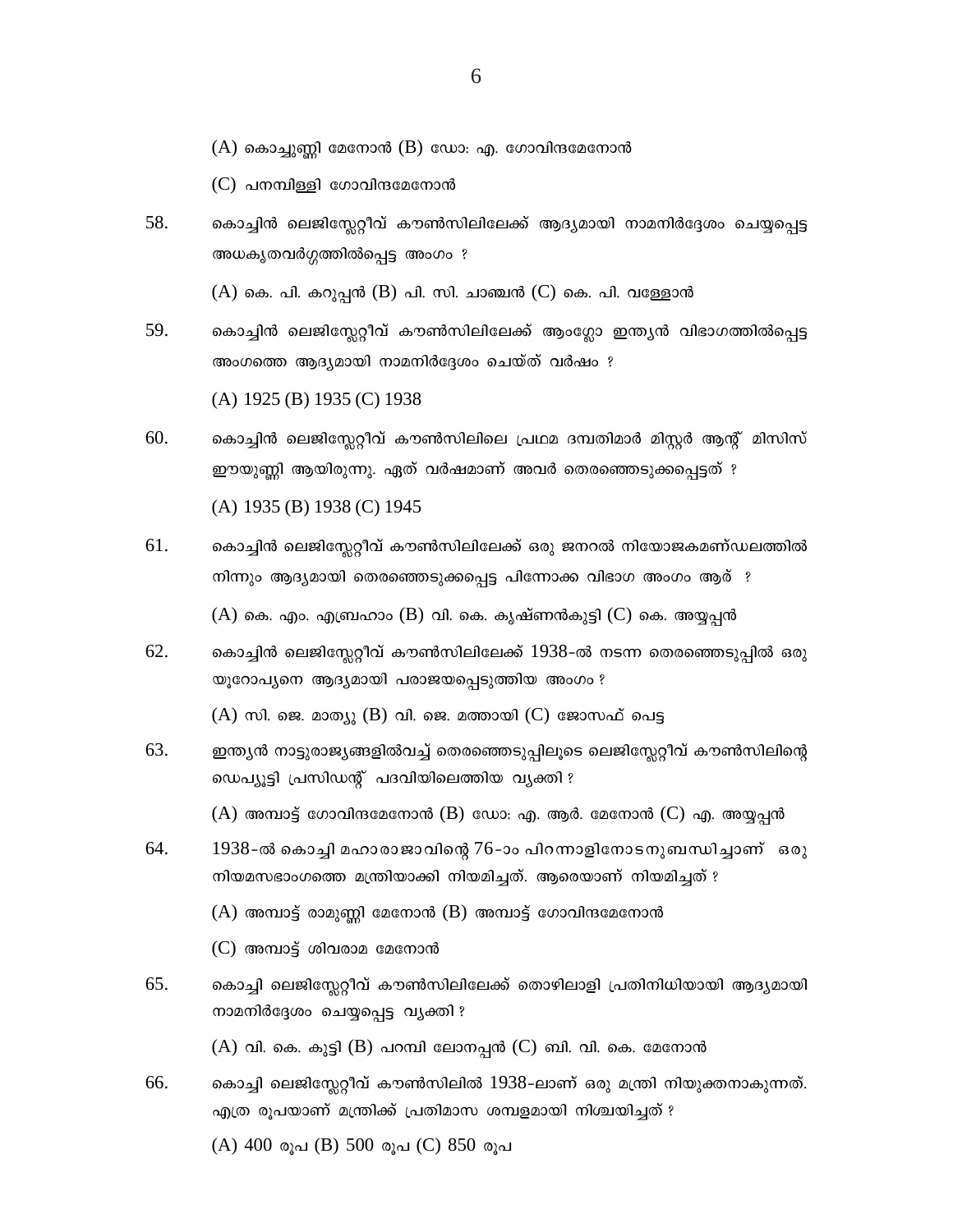67. കൊച്ചിൻ ലെജിസ്കേറ്റീവ് കൗൺസിലിൽ ആദ്യമായി അദ്ധ്യക്ഷത വഹിച്ച വനിതാ അംഗം ?

 $(A)$  തങ്കമ്മ എൻ. മേനോൻ (B) ജോഷ്യ ആനി (C) ശ്രീമതി ടി. ഫ്രാൻസിസ്

- 68. ലെജിസ്റ്റേറ്റീവ് അസംബ്ലി എന്ന വാക്ക് ഇന്ത്യയിൽ ഏത് പരിഷ്കാര പ്രകാരമാണ് നടപ്പിലാക്കിയത് ?
	- $(A)$  1909-ലെ മിന്റോമോർലി ഭരണ പരിഷ്കാരം
	- (B) 1919-ലെ മൊണ്ടേഗ്വു ചെംസ് ഫോർഡ് പരിഷ്കാരം
	- (C) 1935-ലെ ഗവൺമെന്റ് ഓഫ് ഇന്ത്യാ ആക്ട് പ്രകാരം
- 69. കൊച്ചിൻ ലെജിസ്ലേറ്റീവ് കൗൺസിലിന്റെ തെതഞ്ഞടുക്കപ്പെട്ട പ്രഥമ പ്രസിഡന്റ് ?  $(A)$  ജി. റ്റി. ബോഗ് (B) സി. പി. കരുണാകര മേനോൻ (C) എൽ. എം. പൈലി
- 70. കൊച്ചിയിൽ നാലംഗ മന്ത്രിസഭ 1946 സെപ്റ്റംബർ 9-ാം തീയതി നിലവിൽ വന്നു. ഈ മന്ത്രിസഭയിൽ പൊതുമരാമത്ത് വകുപ്പ് കൈകാര്യം ചെയ്ത വ്യക്തി ?  $(A)$  പനമ്പിള്ളി ഗോവിന്ദമേനോൻ (B) സി. ആർ. ഈയുണ്ണി (C) കെ. അയ്യപ്പൻ
- 71. പ്രായപൂർത്തി വോട്ടവകാശത്തിന്റെ അടിസ്ഥാനത്തിൽ 1948-ൽ രുപീകൃതമായ കൊച്ചിൻ ലെജിസ്ലേറ്റീവ് അസംബ്ലിയുടെ പ്രഥമ യോഗത്തിൽ അദ്ധ്യക്ഷത വഹിച്ച വ്യക്തി ?

 $(A)$  എൽ. എം. പൈലി  $(B)$  പി. കെ. ഡീവർ  $(C)$  സി. വി. അനന്തകൃഷ്ണ അയ്യർ

72. കൊച്ചിയിലെ 1948-49-ലെ ഇക്കണ്ടവാര്യർ മന്ത്രിസഭയിൽ വിദ്യാഭ്യാസ വകുപ്പ് കൈകാര്യം ചെയ്ത വ്യക്തി ?

 $(A)$  പമ്പിള്ളി ഗോവിന്ദമേനോൻ,  $(B)$  സി. എ. ഔസേപ്പ്  $(C)$  ഇക്കണ്ടവാര്യർ

- 73. തിരു-കൊച്ചി സംസ്ഥാനം രുപീകൃതമായ ദിവസം ? (A) 1949 നവംബർ 1 (B) 1949 ജൂൺ 1 (C) 1949 ജൂലൈ 1
- 74. തിരു–കൊച്ചി സംസ്ഥാനത്തിന്റെ പ്രഥമ മുഖ്യമന്ത്രി ആര് ?  $(A)$  പനമ്പിള്ളി ഗോവിന്ദമേനോൻ  $(B)$  ടി. കെ. നാരായണപിള്ള  $(C)$  എ. ജെ. ജോൺ
- 75. തിരു-കൊച്ചി സംസ്ഥാനത്തെ പ്രഥമ വനിതാ മന്ത്രി ആര് ?  $(A)$  കെ. ആർ. ഗൗരിയമ്മ (B) ആനി മസ്ക്രിൻ (C) സുശീല ഗോപാലൻ
- 76.  $1949$ -ലെ ടി. കെ. നാരായണപിള്ളയുടെ തിരു-കൊച്ചി മന്ത്രിസഭയിലെ ഒരംഗം 5 ദിവസം മാത്രമാണ് പ്രസ്തുത സ്ഥാനം വഹിച്ചത്. ആരാണ് ആ മന്ത്രി ?  $(A)$  എൻ. കുഞ്ഞിരാമൻ  $(B)$  ഇ. കെ. മാധവൻ  $(C)$  ടി. എ. അബ്ദുള്ള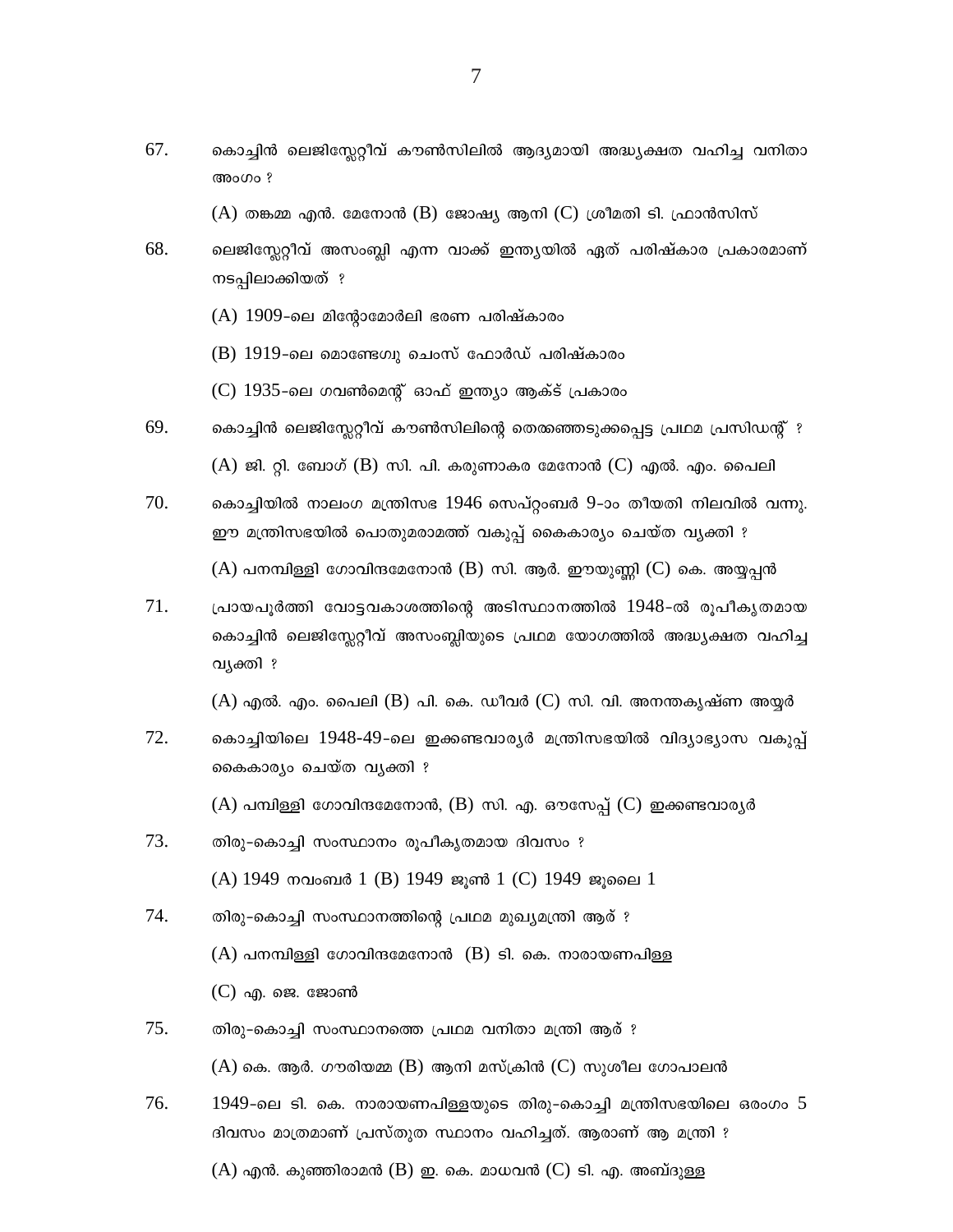77. 1949-ൽ രൂപീകൃതമായ തിരു-കൊച്ചി നിയമസഭയിലെ അംഗസംഖൃ എത്രയായിരുന്നു ?

 $(A) 120$  (B) 140 (C) 178

- 78. സമ്മതിദായകരുടെ ദേശീയദിനമായി ആചരിക്കുന്ന ദിവസം ഏത് ?  $(A)$  ഫെബ്രുവരി 25 (B) ജനുവരി 25 (C) മാർച്ച് 25
- 79. കേരള നിയമസഭയിലേക്ക് 1957-ൽ നടന്ന തെരഞ്ഞെടുപ്പിൽ സി.പി.ഐ.-ക്ക് എത്ര സീറ്റ് ലഭിച്ചു ?

 $(A) 55 (B) 60 (C) 65$ 

- 80. ഒന്നാം കേരള നിയമസഭ രൂപീകൃതമായത് എന്ന് ? (A) 1957 ഫെബ്രുവരി 5 (B) 1957 മാർച്ച് 5 (C) 1957 ഏപ്രിൽ 1
- 81. കേരള നിയമസഭാംഗമായി ആദ്യം സത്യപ്രതിജ്ഞ ചെയ്ത വ്യക്തി ആര് ?  $(A)$  ഇ.എം.എസ്. നമ്പൂതിരിപ്പാട് (B) റോസമ്മാ പുന്നൂസ് (C) കെ. ആർ. ഗൗരിയമ്മ
- 82.  $1957$ -ലെ ഇ.എം.എസ്. മന്ത്രിസഭയിൽ എത്ര അംഗങ്ങൾ ഉണ്ടായിരുന്നു ?  $(A) 10 (B) 11 (C) 12$
- 83. 1957-ലെ ഇ.എം.എസ്. മന്ത്രിസഭയിലെ വിദ്യാഭ്യാസ വകുപ്പുമന്ത്രി ?  $(A)$  വി. ആർ. കൃഷ്ണയ്യർ (B) ജോസഫ് മുണ്ടശ്ശേരി  $C$ ) ഡോ: എ. ആർ. മേനോൻ
- 84. 1957-ലെ ഇ.എം.എസ്. മന്ത്രിസഭയെ രാഷ്ട്രപതി ഭരണഘടനയുടെ 356-ാം വകുപ്പ് ഉപയോഗിച്ച് പിരിച്ചുവിട്ടത് എന്നാണ് ?

 $(A)$  1959 ജൂൺ 30 (B) 1959 ജൂലൈ 31 (C) 1959 ആഗസ്റ്റ് 30

85. കേരളത്തിൽ ഏത് മണ്ഡലത്തിലാണ് ആദൃമായി മാർക്കിംഗ് സിസ്റ്റത്തിലൂടെ തെരഞ്ഞെടുപ്പ് നടന്നത് ?

 $(A)$  ദേവികുളം  $(B)$  ചാലക്കുടി  $(C)$  വയനാട്

- 86. മൊണ്ടോഗ്വു ചെംസ് ഫോർഡ് ഭരണപരിഷ്കാരം അനുസരിച്ച് രൂപീകൃതമായ മദ്രാസ് ലെജിസ്ലേറ്റീവ് കൗൺസിൽ ഉദ്ഘാടനം ചെയ്ത ദിവസം ?  $(A)$  1921 ജനുവരി 9 (B) 1921 ജനുവരി 12 (C) 1921 ജനുവരി 15
- 87. താഴെപ്പറയുന്നവരിൽ ഒരാൾ തിരു-കൊച്ചി സഭയുടെ ഡെപ്യൂട്ടി സ്പീക്കറായി പ്രവർത്തിച്ചിട്ടില്ല. ആരാണ് പ്രസ്തുത വ്യക്തി ?  $(A)$  കെ. കൊച്ചുകുട്ടൻ (B) ടി. ടി. കേശവ ശാസ്ത്രി (C) വി. ഗംഗാധരൻ
- 88. കേടതിവിധിയിലൂടെ മാത്രം കേരള നിയമസഭാംഗമായ വ്യക്തി ആര് ?

 $(A)$  ജോർജ് മസ്ക്രിൻ  $(B)$  വി. ആർ. കൃഷ്ണയ്യർ  $(C)$  സി. ജി. ജനാർദ്ദനൻ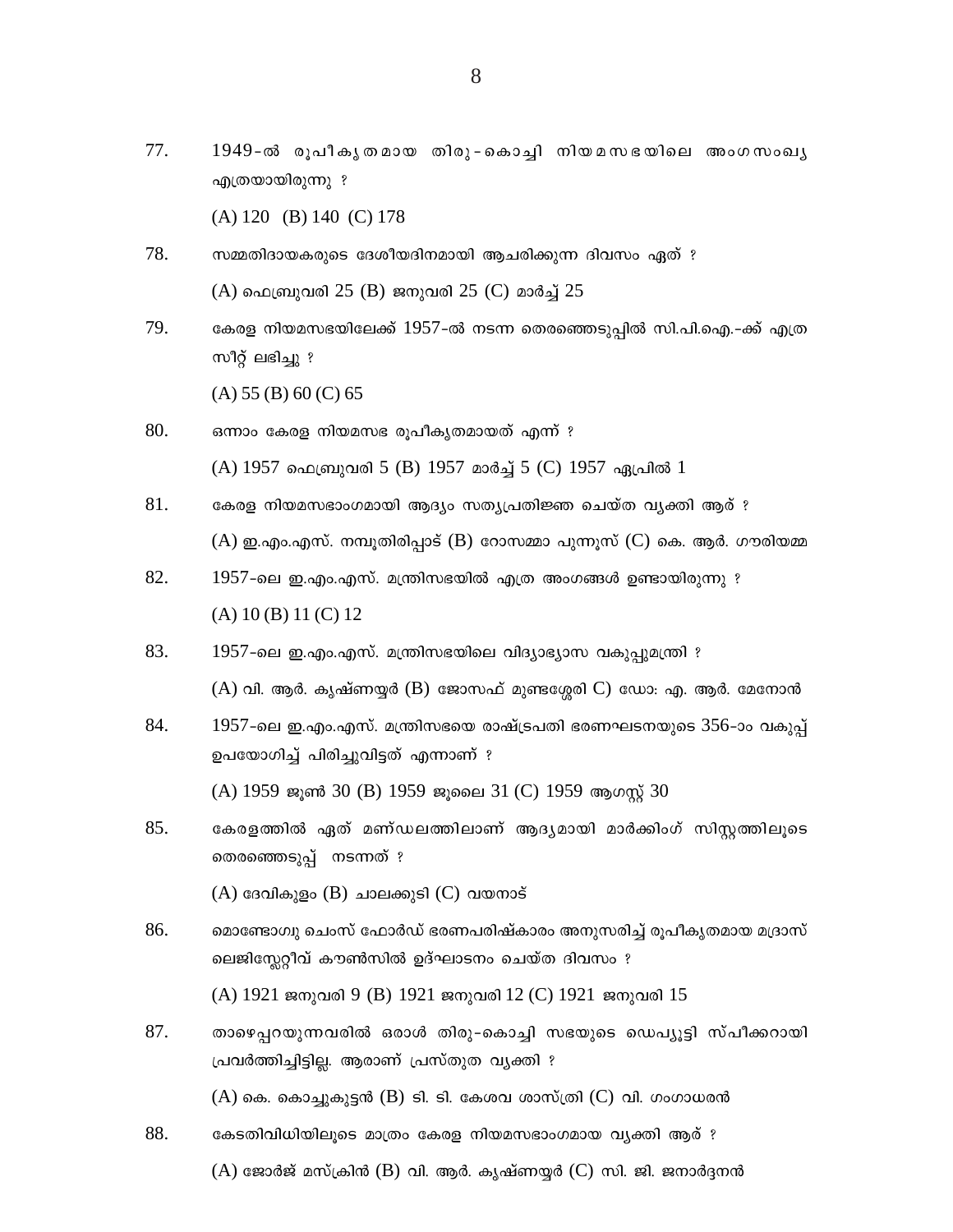$89.$  1957-ൽ കേരള സംസ്ഥാനം രൂപീകൃതമായശേഷം നിയമസഭയിലേക്ക് എത്ര പൊതു തെരഞ്ഞെടുപ്പുകൾ ഇതു<mark>വ</mark>രെ നടന്നു ?

(A) 13 (B) 14 (C) 15

 $90. \hspace{2em} 1957$ -ന് ശേഷം കേരള നിയമസഭയിലേക്ക് ഇതുവരെ എത്ര ഉപതെരഞ്ഞെടുപ്പുകൾ  $ms$ <sup>?</sup>

(A) 50 (B) 55 (C) 52

 $91.$  ഭകരള നിയമസഭാ ചരിത്രത്തിൽ ഒരംഗം മാത്രമേ എതിരില്ലാതെ തെരഞ്ഞെടുക്കപ്പെട്ടിട്ടുള്ളൂ. ആരാണ് ആ അംഗം ?

 $(A)$  ഉമേഷ് ചള്ളിയിൽ  $(B)$  ഉമേഷ് റാവു  $(C)$  എം. ജെ. സക്കറിയ

92. ഭകരള നിയമസഭയിലേക്ക് രണ്ട് മണ്ഡലങ്ങളിൽ മത്സരിച്ച് വിജയിച്ച ഏക വ്യക്തി ്രശീ. കെ. കരുണാകരനാണ്. ഏതു വർഷം നടന്ന പൊതുതെരഞ്ഞെടുപ്പിലാണ് അദ്ദേഹം ഈ വിജയം കരസ്ഥമാക്കിയത് ?

(A) 1977 (B) 1982 (C) 1987

93.  $1948$ -ൽ തിരുവിതാംകൂറിൽ നടന്ന പ്രഥമ തെരഞ്ഞെടുപ്പ് മുതൽ  $2011$ -ലെ തെരഞ്ഞെടുപ്പ് വരെയുള്ള എല്ലാ നിയമസഭാ പൊതുതെരഞ്ഞെടുപ്പിലും മത്സരിച്ച വ്യക്തി ആര് ?

 $(A)$  ആർ. ബാലകൃഷ്ണപിള്ള  $(B)$  കെ. ആർ. ഗൗരിയമ്മ  $(C)$  കെ. എം. മാണി

- $94.$  ഭകരള നിയമസഭയിൽ ഏറ്റവും കൂടുതൽ കാലം നിയമസഭാംഗമായിരുന്ന വ്യക്തി ?  $(A)$  കെ. എം. മാണി  $(B)$  കെ. ആർ. ഗൗരിയമ്മ  $(C)$  ഉമ്മൻചാണ്ടി
- $95.$  ഭകരള നിയമസഭയിൽ ഏറ്റവും കുറഞ്ഞ കാലം അംഗമായിരുന്ന വൃക്തി ?

 $(A)$  ആന്റണി ഡിക്രൂസ്  $(B)$  സി. ഹരിദാസ്  $(C)$  മൊഹ്സിൻ ബിൻ അഹമ്മദ്

 $96.$  ഭകരള നിയമസഭയിൽ ഏറ്റവും കൂടുതൽ മണ്ഡലങ്ങളെ പ്രതിനിധീകരിച്ച അംഗം അര് ?

 $(A)$  കെ. ആർ. ഗൗരിയമ്മ  $(B)$  എം. വി. രാഘവൻ  $(C)$  ഇ. അഹമ്മദ്

- $97.$  ഭകരള നിയമസഭയുടെ ചരിത്രത്തിൽ ഏറ്റവും പ്രായം കൂടിയ അംഗം ?
	- (A) വി. എസ്. അച്ചുതാനന്ദൻ (B) കെ. ആർ. ഗൗരിയമ്മ (C) പി. ആർ. കുറുപ്പ്
- 98. ഭകരള നിയമസഭയുടെ ചരിത്രത്തിൽ ഏറ്റവും പ്രായം കുറഞ്ഞ അംഗം?

(A) ആർ. ബാലകൃഷ്ണപിള്ള (B) രമേഷ് ചെന്നിത്തല (C) ഹൈബി ഈഡൻ

 $99.$  ഭകരളത്തിൽ ഏറ്റവും കൂടുതൽ കാലം മന്ത്രിയായിരുന്ന വ്യക്തി ?

 $(A)$  കെ. എം. മാണി  $(B)$  കെ. ആർ. ഗൗരിയമ്മ  $(C)$  കെ. അവുക്കാദർ കുട്ടി നഹ

- $100.$  എറ്റവും കൂടുതൽ കാലം കേരളത്തിൽ മുഖ്യമന്ത്രി പദം അലങ്കരിച്ച വ്യക്തി ?  $(A)$  സി. അച്ചുതമേനോൻ  $(B)$  ഇ. കെ. നായനാർ  $(C)$  കെ. കരുണാകരൻ
- $101.$  മകാച്ചി, തിരു-കൊച്ചി, കേരള നിയമസഭകളിലും രാജ്യസഭയിലും ലോക്സഭയിലും അംഗമായിരുന്ന വൃക്തി ആര് ?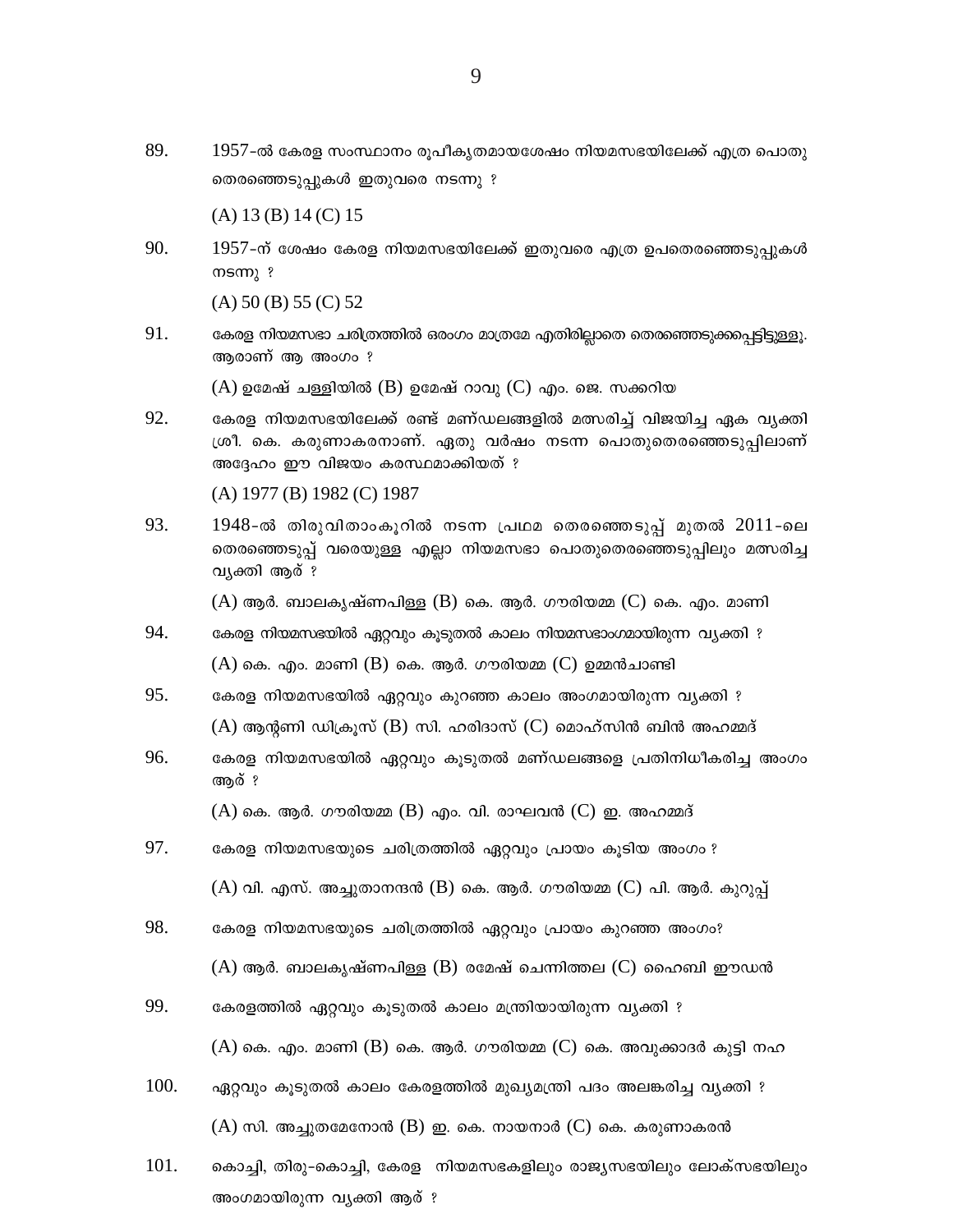$(A)$  സി. അച്ചുതമേനോൻ (B) കെ. കരുണാകരൻ (C) ഇ.എം.എസ്. നമ്പൂതിരിപ്പാട്

102. കേരള നിയമസഭയിൽ ഏറ്റവും കൂടുതൽ കാലം അംഗമായിരുന്ന ആംഗ്ലോ ഇന്ത്യൻ പ്രതിനിധി ആര് ?

 $(A)$  സ്റ്റീഫൻ പദുവ (B) നിക്കോളാസ് റോഡ്രിഗ്സ് (C) ലൂഡി ലൂയിസ്

103.  $1972$  ആഗസ്റ്റ് മാസം  $14$ -ന് അർദ്ധരാത്രി കേരള നിയമസഭയുടെ ഒരു പ്രത്യേക സമ്മേളനം ചേർന്നിരുന്നു. എന്ത് കാര്യത്തിനാണ് ഈ യോഗം ചേർന്നത് ?

 $(A)$  സ്വാതന്ത്ര്യത്തിന്റെ രജതജൂബിലി  $(B)$  ക്വിറ്റ് ഇന്ത്യാ വാർഷികം

(C) ഭൂപരിഷ്കരണ നിയമം പാസ്സാക്കാൻ

104. സംസ്ഥാന രൂപീകരണത്തിന് ശേഷം എത്രതവണ കേരളം രാഷ്ട്രപതി ഭരണത്തിൽ കീഴിലായിട്ടുണ്ട് ?

 $(A) 6 (B) 7 (C) 8$ 

105. താഴെപ്പറയുന്നവരിൽ ഒരാൾ കേരള മുഖ്യമന്ത്രി സ്ഥാനം വഹിച്ചശേഷം ഉപമുഖ്യമന്ത്രിയുടെ പദവിയും വഹിച്ചിട്ടുണ്ട്. ആരാണ് ആ വ്യക്തി ?

 $(A)$  ആർ. ശങ്കർ  $(B)$  സി. എച്ച്. മുഹമ്മദ് കോയ  $(C)$  പട്ടം താണുപിള്ള

106. കേരള നിയമസഭയുടെ ചരിത്രത്തിൽ 20 പേരെ പിന്നിലാക്കി തെരഞ്ഞെടുപ്പിൽ വിജയിച്ച വ്യക്തി ആര് ?

 $(A)$  ഈപ്പൻ വർഗ്ഗീസ്  $(B)$  സിറിയക് ജോൺ  $(C)$  കെ. പങ്കജാക്ഷൻ

107. കേരള നിയമസഭയിലേക്ക് ഇതുവരെ നടന്ന തെരഞ്ഞെടുപ്പുകളിൽ ഏറ്റവും കൂടുതൽ ഭൂരിപക്ഷം നേടി വിജയിയായ അംഗം ?

 $(A)$  പി. ജയരാജൻ  $(B)$  എം. ചന്ദ്രൻ  $(C)$  വി. എം. ഉമ്മർ മാസ്റ്റർ

108. കേരള നിയമസഭയുടെ ചരിത്രത്തിൽ ഏറ്റവും കുറഞ്ഞ ഭൂരിപക്ഷത്തിൽ വിജയിച്ച വ്യക്തി ?

 $(A)$  വി. ആർ. കൃഷ്ണയ്യർ (B) എ. എ. അസീസ് (C) എ. യൂനിസ് കുഞ്ഞ്

- 109. താഴെ കൊടുത്തിരിക്കുന്ന വർഷങ്ങളിൽ ഒരുപ്രാവശൃം ലോക്സഭാ തെരഞ്ഞെടുപ്പിനോടൊപ്പമല്ല നിയമസഭാ തെരഞ്ഞെടുപ്പ് നടന്നത്. ഏത് വർഷം ?  $(A) 1967$  (B) 1970 (C) 1977
- 110. കേരള നിയമസഭയുടെ ചരിത്രത്തിലെ ഏറ്റവും പ്രായം കുറഞ്ഞ മന്ത്രി ?  $(A)$  രമേശ് ചെന്നിത്തല  $(B)$  പി. കെ. ജയലക്ഷ്മി  $(C)$  അനൂപ് ജേക്കബ്
- 111. കേരളത്തിൽ പട്ടികവർഗ്ഗ വിഭാഗത്തിൽ നിന്നും ആദ്യമായി മന്ത്രിപദത്തിൽ എത്തിയ വ്യക്തി ?

 $(A)$  പി. കെ. ജയലക്ഷ്മി  $(B)$  എ. പി. അനിൽകുമാർ  $(C)$  പന്തളം സുധാകരൻ

112. കേടതി വിധിയിലൂടെ സ്ഥാനം നഷ്ടപ്പെട്ട ഒരംഗം സുപ്രീംകോടതി വിധിയിലൂടെ വീണ്ടും നിയമസഭാംഗമാവുകയും അതേ സഭയിൽതന്നെ രണ്ട് പ്രാവശ്യം സത്യപ്രതിജ്ഞ ചെയ്യുകയും ചെയ്തു. ആരാണ് ആ വ്യക്തി ?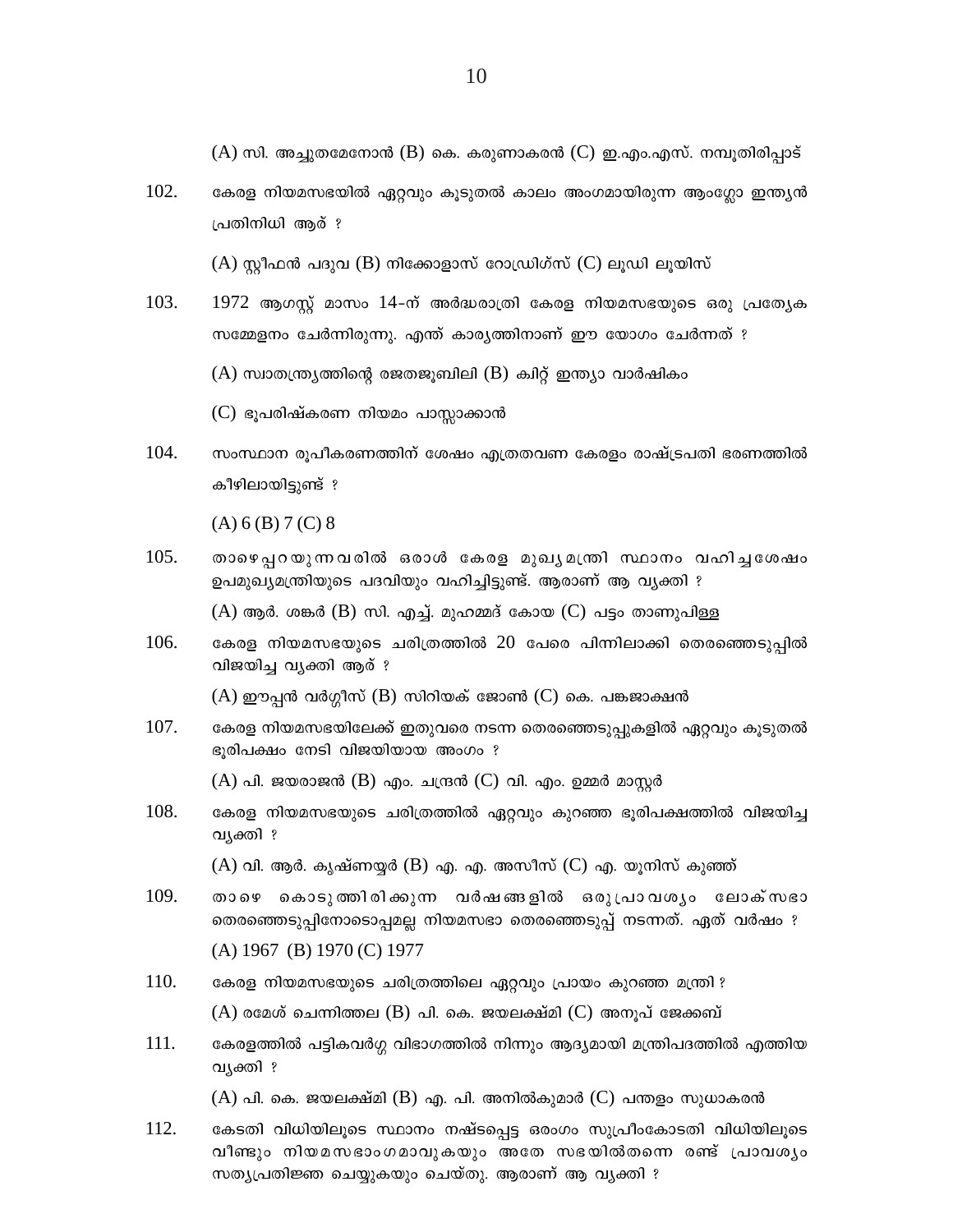- $(A)$  പി. ജയരാജൻ  $(B)$  ഒ. ഭരതൻ  $(C)$  റോസമ്മാ പുന്നുസ്
- 113. കേരള നിയമസഭാ സ്പീക്കർ ആയിരിക്കെ നിര്യാതനായ വ്യക്തി ?  $(A)$  കെ. എം. സീതി സാഹിബ്  $(B)$  കെ. മൊയ്തീൻകുട്ടി ഹാജി  $(C)$  ഡി. ദാമോദരൻ പോറ്റി
- 114.  $1948$ -ൽ കൊച്ചിയിൽ നടന്ന നിയമസഭാ തെരഞ്ഞെടുപ്പിൽ വിജയിച്ച ഒരംഗം  $1951$ -ൽ മാത്രമാണ് സത്യപ്രതിജ്ഞ ചെയ്തത്. ആരാണ് ആ വൃക്തി ?  $(A)$  ഇ. ഗോപാലകൃഷ്ണ മേനോൻ (B) എ. എൽ. ജേക്കബ് (C) കെ. കെ. കണ്ണൻ
- 115. അവിശ്വാസ പ്രമേയത്തിലൂടെ ഒരു മന്ത്രിസഭ മാത്രമേ കേരളത്തിൽ പുറത്തായിട്ടുള്ളൂ. ആരുടെ നേതൃത്വത്തിലുള്ള മന്ത്രിസഭ ?  $(A)$  പട്ടം താണുപിള്ള  $(B)$  ആർ. ശങ്കർ  $(C)$  കെ. കരുണാകരൻ
- 116. 1957-നുശേഷം കേരള നിയമസഭയിൽ ഒരു പ്രാവശ്യം മാത്രമേ വിശ്വാസ പ്രമേയം ചർച്ചയ്ക്ക് വന്നിട്ടുള്ളു. ആരായിരുന്നു അന്നത്തെ മുഖ്യമന്ത്രി ?

 $(A)$  ഇ.എം.എസ്.  $(B)$  സി. അച്യുതമേനോൻ  $(C)$  കെ. കരുണാകരൻ

117. സംസ്ഥാനത്ത് ലോക്സഭയിലേക്കും നിയമസഭയിലേക്കും ഒരേ സമയം തെരഞ്ഞെടുക്കപ്പെട്ട ഒരംഗം നിയമസഭാ അംഗത്വം രാജിവയ്ക്കുകയും ലോക്സഭാ അംഗത്വം നിലനിർത്തുകയും ചെയ്തു. ആരാണ് ആ വ്യക്തി ?

 $(A)$  ശ്രീകണ്ഠൻ നായർ (B) ജോർജ് ഈഡൻ (C) ആർ. ബാലകൃഷ്ണപിള്ള

118. ഒരു ലോക്സഭാ അദ്ധ്യക്ഷൻ നിയമസഭാ സാമാജികരെ നിയമസഭാ ഹാളിൽ 1950-ൽ അഭിസംബോധന ചെയ്തിട്ടുണ്ട്. ആരാണ് ആ വ്യക്തി ?

 $(A)$  ബൽറാം ഝക്കർ  $(B)$  ജി. വി. മൗലങ്കർ  $(C)$  ജി. എസ്. ധില്ലൻ

- 119. കേരള നിയമസഭാംഗങ്ങളെ ഒരു ഇന്ത്യൻ പ്രധാനമന്ത്രി നിയമസഭാ ഹാളിൽ അഭിസംബോധന ചെയ്തിട്ടുണ്ട്. ആരാണ് ആ പ്രധാനമന്ത്രി ?  $(A)$  ജവഹർലാൽ നെഹ്റു,  $(B)$  മൻമോഹൻസിംഗ്,  $(C)$  ഇന്ദിരാഗാന്ധി
- $120.$ കേരള നിയമസഭാംഗങ്ങളെ ആദ്യമായി സഭയിൽ അഭിസംബോധന ചെയ്ത രാഷ്ട്രപതി ആര് ?

 $(A)$  കെ. ആർ. നാരായണൻ  $(B)$  എ. പി. ജെ. അബ്ദുൾ കലാം  $(C)$  പ്രണാബ് മുഖർജി

- 121. ഏറ്റവും കുടുതൽ കാലം കേരള നിയമസഭാ സ്പീക്കറായി പ്രവർത്തിച്ച വൃക്തി ?  $(A)$  എം. വിജയകുമാർ (B) കെ. രാധാകൃഷ്ണൻ (C) വക്കം പുരുഷോത്തമൻ
- 122. ഏറ്റവും കുറഞ്ഞ കാലം നിയമസഭാ സ്പീക്കറായിരുന്ന വ്യക്തി ?  $(A)$  എ. സി. ജോസ്  $(B)$  കെ. എം. സീതി സാഹിബ്  $(C)$  തേറമ്പിൽ രാമകൃഷ്ണൻ
- 123. ഏറ്റവും കൂടുതൽ കാലം സ്പീക്കറുടെ ചുതമലകൾ വഹിച്ച ഡെപ്യൂട്ടി സ്പീക്കർ ?  $(A)$  എ. നഫീസത്ത് ബീവി  $(B)$  ആർ. എസ്. ഉണ്ണി  $(C)$  എൻ. സുന്ദരൻ നാടാർ
- 124. എട്ടാം കേരള നിയമസഭയിൽ പ്രൊടൈം സ്പീക്കറുടെ ചുമതല വഹിച്ചിരുന്ന അംഗം പ്രസ്തുത സഭയിലെ ഡെപ്യൂട്ടി സ്പീക്കറായും തെരഞ്ഞെടുക്കപ്പെടുകയുണ്ടായി. ആരാണ് ആ വ്യക്തി ?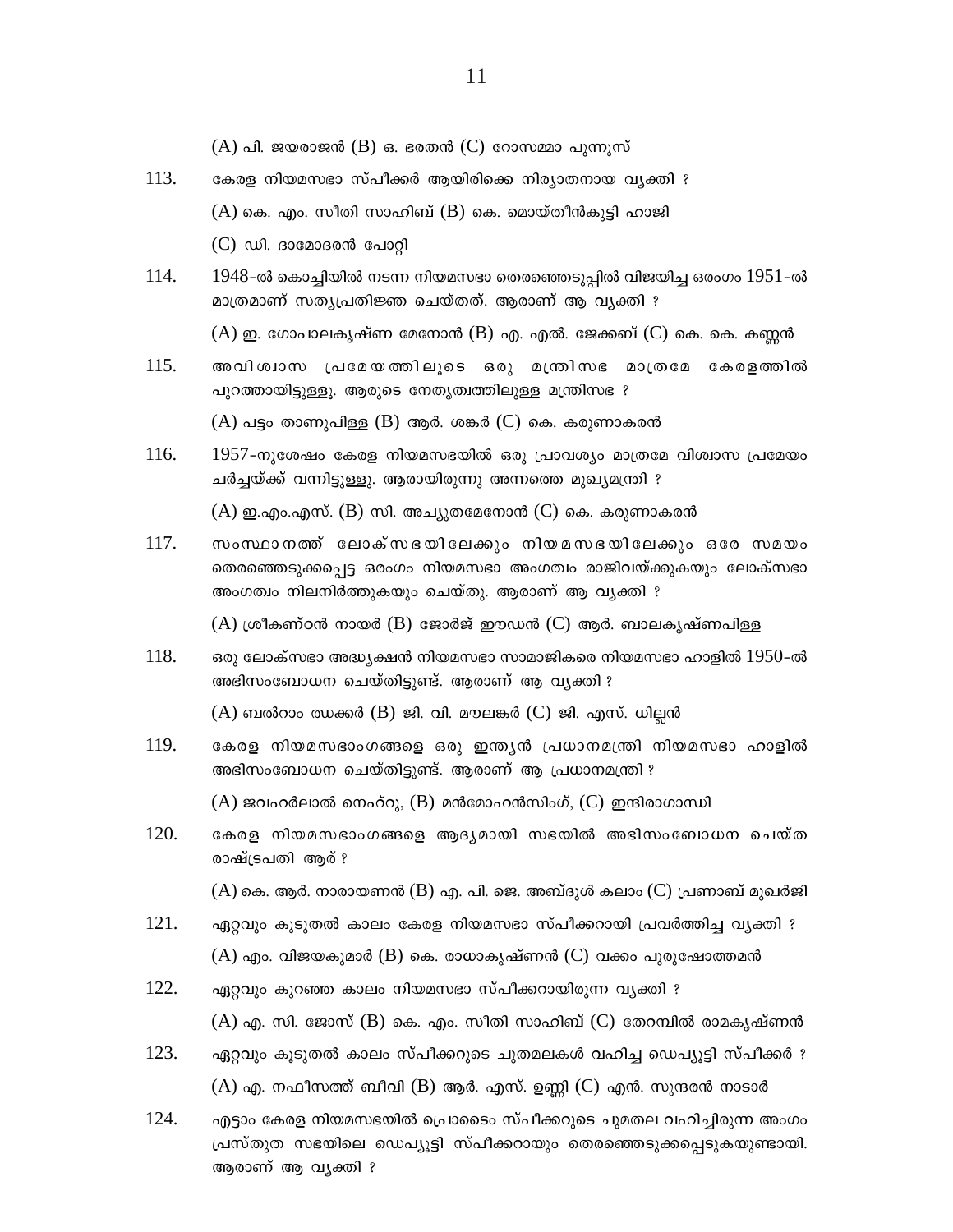(A) കെ. ഒ. അയിഷാ ബായി (B) ഭാർഗ്ഗവി തങ്കപ്പൻ (C) എൻ. സുന്ദരൻ നാടാർ

- $125.$  ഭകരള നിയമസഭയിൽ ഏറ്റവും കൂടുതൽ ഭൂരിപക്ഷത്തോടെ സ്പീക്കറായി തെരഞ്ഞെടുക്കപ്പെട്ട വൃക്തി ?
	- $(A)$  സി. എച്ച്. മുഹമ്മദ് കോയ  $(B)$  ചാക്കേരി അഹമ്മദ് കുട്ടി
	- $(C)$  കെ. രാധാകൃഷ്ണൻ
- $126.$  ഭകരള നിയസഭയിൽ ഏറ്റവും കുറഞ്ഞ ഭൂരിപക്ഷത്തോടെ സ്പീക്കറായി തെരഞ്ഞെടുക്കപ്പെട്ട വൃക്തി ?
	- $(A)$  വി. എം. സുധീരൻ  $(B)$  കെ. മൊയ്തീൻകുട്ടി ഹാജി  $(C)$  ജി. കാർത്തികേയൻ
- $127.$  സംസ്ഥാന ഗവർണ്ണറെ ആരാണ് നിയമിക്കുന്നത് ?  $(A)$  പ്രധാനമന്ത്രി  $(B)$  രാഷ്ട്രപതി  $(C)$  ഹൈക്കോടതി ചീഫ് ജസ്റ്റിസ്
- $128.$  ഗവർണ്ണറുടെ ഔദ്യോഗിക കാലാവധി എത്ര വർഷം ?  $(A)$  5  $(B)$  കാലവധിയില്ല,  $(C)$  4
- $129.$  സംസ്ഥാന മുഖ്യമന്ത്രിയെ ആരാണ് നിയമിക്കുന്നത് ?  $(A)$  സ്പീക്കർ  $(B)$  ഗവർണ്ണർ  $(C)$  പ്രധാനമന്ത്രി
- 130. മന്ത്രിസഭ സംസ്ഥാനത്തെ നിയമസഭയോട് കൂട്ടുത്തരവാദപ്പെട്ടിരിക്കണം എന്ന് ഭരണഘടനയുടെ ഏത് അനുച്ചേദത്തിലാണ് അനുശാസിച്ചിട്ടുള്ളത് ?

(A) 163(2) (B) 164(2) (C) 165(2)

 $131.$  താഴെപ്പറയുന്ന ഒരു സംസ്ഥാനത്ത് ദ്വിമണ്ഡല സംവിധാനം നിലവിലില്ല. ഏതാണ് ആ സംസ്ഥാനം ?

 $(A)$  ഉത്തർപ്രദേശ്  $(B)$  കർണ്ണാടകം  $(C)$  തമിഴ്നാട്

 $132.$  സംസ്ഥാനത്ത് ഒരു ലെജിസ്റ്റേറ്റീവ് കൗൺസിൽ രുപീകരിക്കുന്നതിനുള്ള പ്രമേയം പാസ്സാക്കുന്നതിന് നിയമസഭയിലെ എത്ര അംഗങ്ങളുടെ ഭൂരിപക്ഷം ആവശ്യമുണ്ട് ?  $(A)$  ആകെ ഹാജരാകുന്ന അംഗങ്ങളുടെ ഭൂരിപക്ഷം

 $\bf{(B)}$  ആകെ അംഗങ്ങളുടെ ഭൂരിപക്ഷവും ഹാജരായി വോട്ട് ചെയ്യുന്ന അംഗങ്ങളുടെ  $^2\!/_3^-$ -ൽ കുറയാത്ത ഭൂരിപക്ഷം

 $(\mathbf C)$  ഹാജരായി വോട്ട് ചെയ്യുന്ന അംഗങ്ങളുടെ  $^2\!/_3^-$ ൽ കുറയാത്ത ഭൂരിപക്ഷം

 $133. \quad$  നിയമസഭയിലെ തെരഞ്ഞെടുക്കപ്പെടുന്ന അംഗങ്ങളുടെ കുടിയ അംഗസംഖൃ  $\sim$ എത്രയായിട്ടാണ് ഭരണഘടന നിജപ്പെടുത്തിയിരിക്കുന്നത് ?

(A)  $400$ -ൽ കവിയരുത് (B)  $450$ -ൽ കവിയരുത് (C)  $500$ -ൽ കവിയരുത്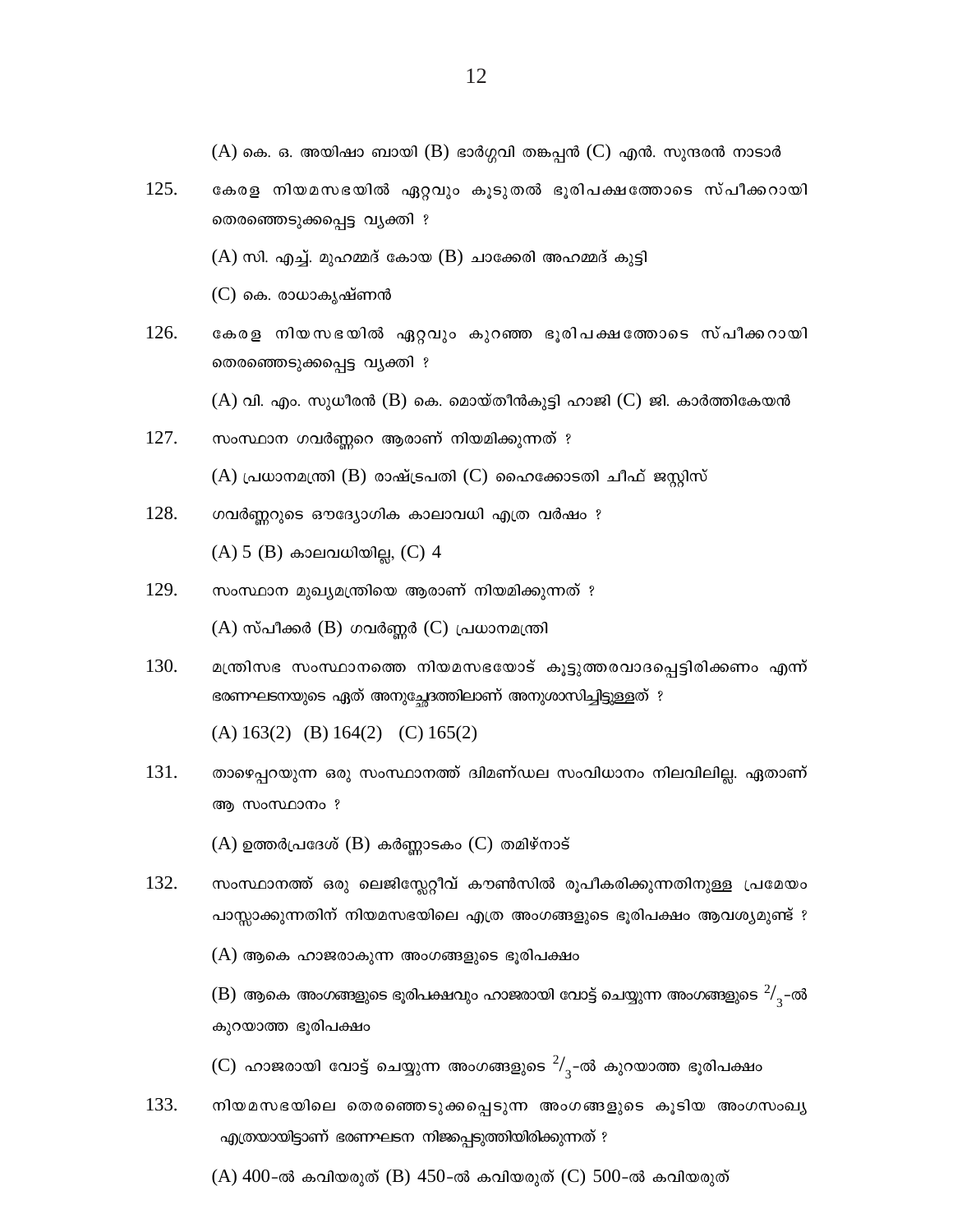- 134. നിയമനിർമ്മാണ സഭയുടെ പരമാവധി കാലവധി ഭരണഘടനയുടെ അനുച്ഛേദം  $172$ പ്രകാരം നിജപ്പെടുത്തിയിട്ടുണ്ട്. എത്രയാണ് അത് ?
	- (A) ഒന്നാമത്തെ യോഗം ചേരുന്നതിന് നിശ്ചയിച്ചിട്ടുള്ള തീയതി മുതൽ 5 വർഷം
	- $(B)$  നിയമസഭ രൂപീകരിച്ച തീയതി മുതൽ 5 വർഷം
	- $(C)$  ഇലക്ഷൻ നടന്ന തീയതി മുതൽ 5 വർഷം
- 135. ഗവർണ്ണർ നിയമസഭയിൽ നടത്തുന്ന വിശേഷാൽ അഭിസംബോധന ഭരണഘടനയുടെ ഏത് അനുച്ചേദപ്രകാരമാണ് നടത്തുന്നത് ?

(A) അനുച്ചേദം 175 (B) അനുച്ചേദം 176 (C) അനുച്ചേദം 177

- 136. തുല്യത വരുന്ന അവസരത്തിൽ സഭാദ്ധ്യക്ഷന് 'കാസ്ലിംഗ് വോട്ട്' ചെയ്യവാനുള്ള അവകാശം ഭരണഘടനയുടെ ഏത് അനുച്ചോത്തിലാണ് പ്രതിപാദിച്ചിട്ടുള്ളത് ?  $(A) 189(1) (B) 179(1) (C) 188(1)$
- 137. കേരള നിയമസഭയിൽ കാസ്കിംഗ് വോട്ട് ചെയ്ത ഏകസ്പീക്കർ ആര് ?  $(A)$  വക്കം പുരുഷോത്തമൻ (B) എ. സി. ജോസ് (C) തേറമ്പിൽ രാമകൃഷ്ണൻ
- 138. കേരള നിയമസഭയുടെ ചരിത്രത്തിൽ 1957-ന് ശേഷം ഒരു ഡെപ്യൂട്ടി സ്പീക്കർ മാത്രമേ കാസ്റ്റിംഗ് വോട്ട് ചെയ്തിട്ടുള്ളൂ. ആരായിരുന്നു ആ ഡെപ്യൂട്ടി സ്പീക്കർ ?  $(A)$  കൊരമ്പയിൽ അഹമ്മദ് ഹാജി  $(B)$  ആർ. എസ്. ഉണ്ണി  $(C)$  എം. ജെ. സക്കറിയ
- 139. നിയമസഭാംഗങ്ങൾ ഭരണഘടനപ്രകാരം ആരുടെ മുമ്പിൽ സത്യപ്രതിജ്ഞ ചെയ്താണ് സ്ഥാനം ഏറ്റെടുക്കേണ്ടത് ?

 $(A)$  സ്പീക്കറുടെ  $(B)$  മുഖ്യമന്ത്രിയുടെ

(C) ഗവർണ്ണറുടെയോ അദ്ദേഹം അതിലേക്ക് നിയമിക്കുന്ന വ്യക്തിയുടെയോ മുന്നിൽ

 $140.$ ഭരണഘടനയുടെ ഏത് അനുച്ചേദം പ്രകാരമാണ് നിയമസഭാംഗങ്ങൾക്ക് സംസാര സ്വാതന്ത്ര്യം ഉറപ്പാക്കിയിരിക്കുന്നത് ?

 $(A)$  അനുച്ഛേദം 194 (B) അനുച്ഛേദം 195 (C) അനുച്ഛേദം 196

 $141.$ നിയമസഭയിൽ ബഡ്ജറ്റ് അവതരിപ്പിക്കുന്നത് ഭരണഘടനയുടെ ഏത് അനുച്ചേദ പ്രകാരമാണ് ?

 $(A)$  അനുച്ഛേദം 201 (B) അനുച്ഛേദം 202 (C) അനുച്ഛേദം 203

142. ഓർഡിനൻസുകൾ ഗവർണ്ണർ പുറപ്പെടുവിക്കുന്നത് ഭരണഘടനയുടെ ഏത് അനുച്ഛേദപ്രകാരമാണ് ?

 $(A)$  അനുച്ഛേദം 213 (B) അനുച്ഛേദം 214 (C) അനുച്ഛേദം 215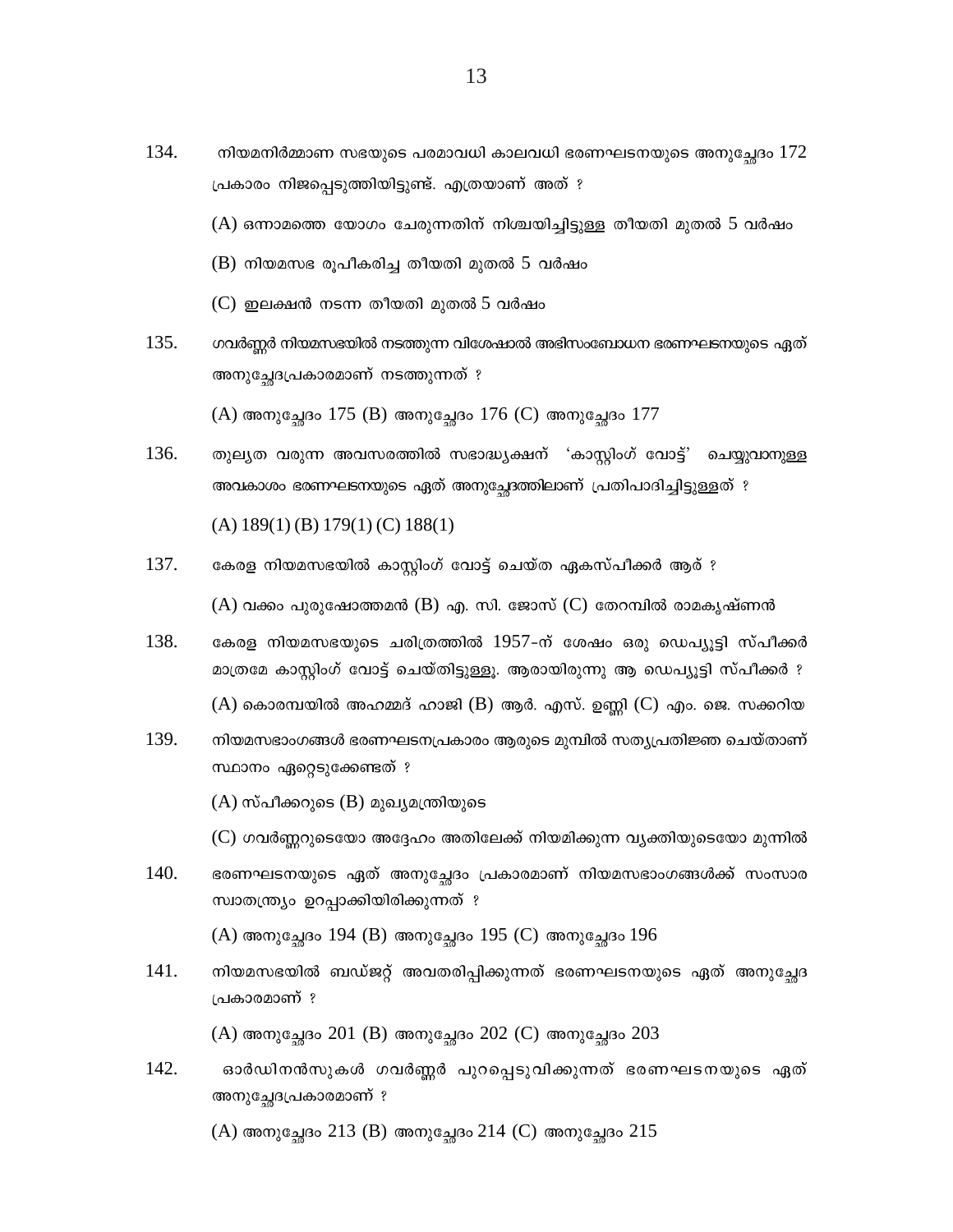- $143. \quad$  നിയമസഭയിലെ നടപടികളെപ്പറ്റി കോടതികൾ അന്വേഷണ വിചാരണ നടത്തുന്നത് ഭരണഘടന വിലക്കിയിട്ടുണ്ട്. ഇത് ഏത് അനുച്ചേദം അനുസരിച്ചാണ് ?  $(A)$  അനുച്ചേദം 211 (B) അനുച്ചേദം 212 (C) അനുച്ചേദം 213
- 144. 1992-ലെ 73-ാം ഭരണഘടനാ ഭേദഗതി നിയമപ്രകാരം ഭരണഘടനയിൽ ഏത് വിഭാഗത്തെയാണ് ഉൾപ്പെടുത്തിയത് ?  $(A)$  മുൻസിപ്പാലിറ്റികൾ  $(B)$  പഞ്ചായത്തുകൾ  $(C)$  കോർപ്പറേഷനുകൾ
- $145. \quad$  നിയമത്തിന്റെ അധികാരം മുഖേനയല്ലാതെ നികുതികൾ ചുമത്തുന്നത് ഭരണഘടന വിലക്കിയിട്ടുണ്ട്. ഏത് അനുച്ചേദപ്രകാരം ?

 $(A)$  അനുച്ചേദം 263 (B) അനുച്ചേദം 264 (C) അനുച്ചേദം 265

- 145A. സംസ്ഥാന നിയമസഭയിൽ ആംഗ്ലോ-ഇന്ത്യൻ സമുദായത്തിന് പ്രാതിനിധ്യം ഉറപ്പാക്കുന്നത് ഭരണഘടനയിലെ ഏത് അനുച്ചേദ പ്രകാരമാണ് ?  $(A)$  അനുച്ഛേദം 312 (B) അനുച്ഛേദം 322 (C) അനുച്ഛേദം 333
- 146. അടിയന്തിരാവസ്ഥ പ്രഖ്യാപിക്കുന്നതിന് രാഷ്ട്രപതിക്ക് ഏത് അനുച്ചേദപ്രകാരമാണ് അധികാരം നല്കിയിട്ടുള്ളത് ?

 $(A)$  അനുച്ചേദം 352 (B) അനുച്ചേദം 353 (C) അനുച്ചേദം 354

 $147. \quad$  നിയമസഭാ നടപടിക്രമവും കാരൃനിർവ്വഹണവും സംബന്ധിച്ച ചട്ടങ്ങൾ ഭരണഘടനയുടെ ഏത് അനുച്ചേദപ്രകാരമാണ് രൂപീകൃതമായത് ?

 $(A)$  അനുച്ചേദം 208(1) (B) അനുച്ചേദം 209(1) (C) അനുച്ചേദം 210(1)

- $148.$  നിയമനിർമ്മാണ സഭയ്ക്ക് പ്രത്യേക സെക്രട്ടേറിയറ്റ് ഉദ്യോഗഗണം വേണമെന്ന് ഭരണഘടനയിൽ വ്യവസ്ഥയുണ്ട്. ഏത് അനുച്ചേദപ്രകാരം ?  $(A)$  അനുച്ഛേദം  $186$  (B) അനുച്ഛേദം  $187$  (C) അനുച്ഛേദം  $188$
- $149.$  ഒരു നിയമസഭാംഗത്തിന് ഒരു ദിവസം നല്കാവുന്ന നോട്ടീസുകളുടെ എണ്ണം ചട്ടപ്രകാരം നിജപ്പെടുത്തിയിട്ടുണ്ട്. പരമാവധി എത്ര ചോദ്യങ്ങൾക്ക് ഒരംഗത്തിന് ഒരു ദിവസം നോട്ടീസ് നല്കാം ?

 $(A) 5 (B) 6 (C) 7$ 

 $150.$  പതിമൂന്നാം കേരള നിയമസഭയിലെ ഒരംഗത്തിന്റെ അച്ഛനും മുത്തച്ഛനും നിയമസഭാ സാമാജികരായിരുന്നു. ആ പ്രസ്തുത അംഗം ?

 $(A)$  ഡോ: എം. കെ. മുനീർ  $(B)$  കെ. ബി. ഗണേഷ് കുമാർ (C) പി. കെ. അബ്ദുറബ്ബ്

 $151.$   $2012$  വരെ  $10$  ബഡ്ജറ്റ് അവതരിപ്പിച്ച് ശ്രീ. കെ. എം. മാണി ചരിത്രത്തിൽ സ്ഥാനം നേടി. അദ്ദേഹം ആദ്യ ബഡ്ജറ്റ് ഏതു വർഷമാണ് അവതരിപ്പിച്ചത് ?

(A) 1975 (B) 1976 (C) 1977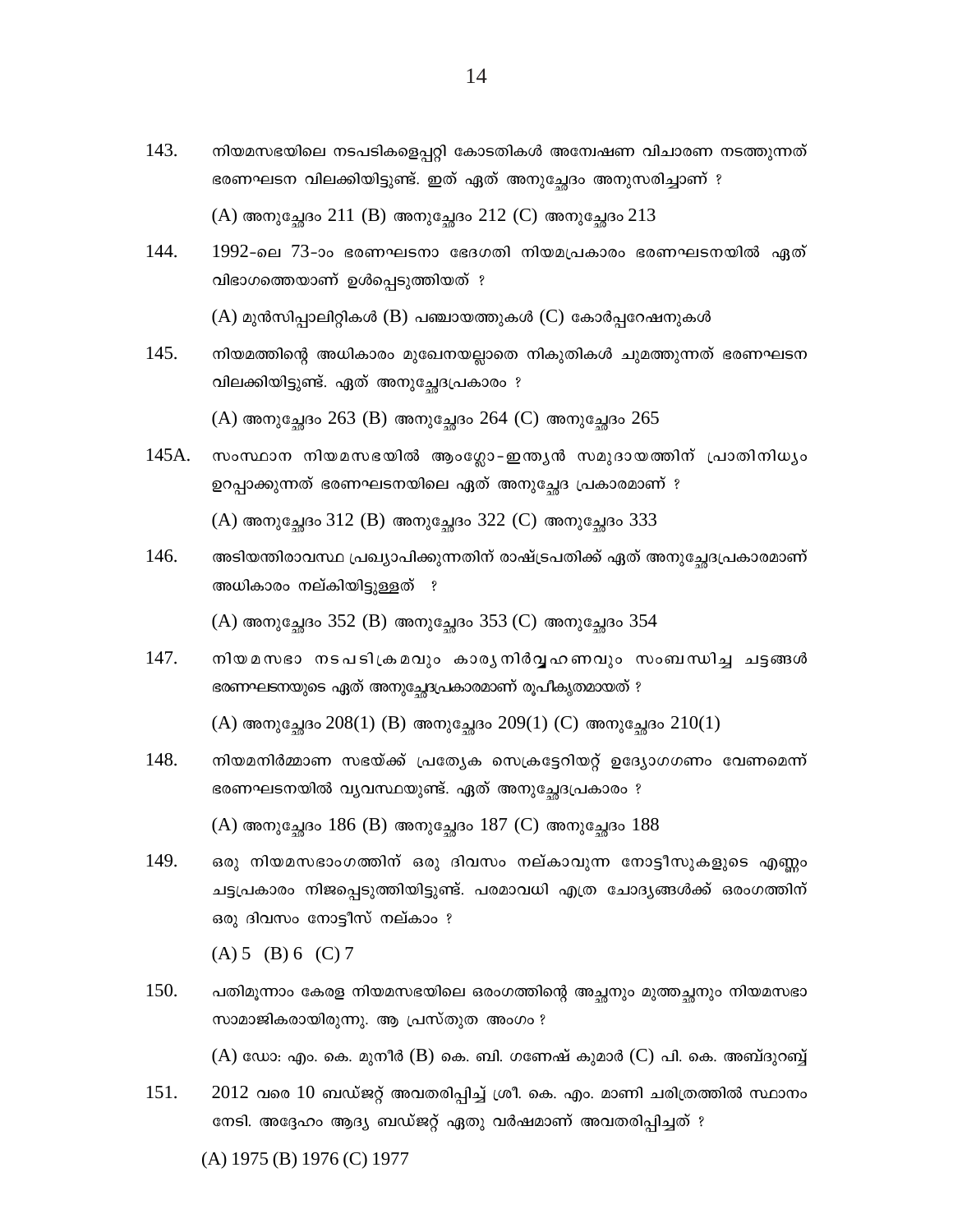- $152.$  ഭകരള നിയമസഭാ ചരിത്രത്തിൽ കൂടുതൽ ബഡ്ജറ്റ് അവതരിപ്പിച്ച മുഖ്യമന്ത്രി ആര് ?  $(A)$  ആർ. ശങ്കർ  $(B)$  സി. എച്ച്. മുഹമ്മദ് കോയ $(C)$  ഇ. കെ. നയനാർ
- $153.$  ഭകരള ഗവർണ്ണറായിരിക്കേ നിര്യാതനായ വ്യക്തി ?  $(A)$  സിക്കന്ദർ ഭക്ത് (B) ബി. രാമകൃഷ്ണ റാവു $(C)$  റാം ദുലാരി സിൻഹ
- $154.$  91-ാം ഭരണഘടനാ ഭേദഗതി പ്രകാരം മന്ത്രിമാരുടെ പരമാവധി എണ്ണം സഭാംഗങ്ങളുടെ എത്രശതമാനമായിട്ടാണ് നിജപ്പെടുത്തിയിട്ടുള്ളത് ?

(A) 10% (B) 12% (C) 15%

155. കേരളത്തിലെ ഒരു മന്ത്രിയെ മാത്രമേ ഗവർണ്ണർ മന്ത്രിസഭയിൽ നിന്നും പുറത്താക്കിയിട്ടുള്ളു. ആരാണ് ആ മന്ത്രി ?

 $(A)$  ആർ. ബാലകൃഷ്ണപിള്ള  $(B)$  പി. ജെ. ജോസഫ് ( $C$ ) ലോനപ്പൻ നമ്പാട്

- $156.$  ഒന്നാം കേരള നിയമസഭയിൽ പ്രോടൈം സ്പീക്കർ പദവി വഹിച്ച വൃക്തി ? (A) കെ. ഒ. ഐഷാ ബായി (B) റോസമ്മ പുന്നുസ് (C) എ. നഫീസത്ത് ബീവി
- $157.$  1957-59 കാലയളവിൽ കേരള നിയമസഭയിലെ പ്രതിപക്ഷനേതാവ് ആര് ?  $(A)$  കെ. കരുണാകരൻ  $(B)$  പി. റ്റി. ചാക്കോ  $(C)$  ആർ. ശങ്കർ
- 158. ഭകരള നിയമസഭയിലെ സ്പീക്കറായിരുന്ന ഒരു വൃക്തിയുടെ മകൻ ഇപ്പോഴത്തെ മന്ത്രിസഭയിൽ അംഗമാണ്. ആരാണ് ആ മന്ത്രി ?

 $(A)$  ഡോ: എം. കെ. മുനീർ  $(B)$  ഷിബു ബേബി ജോൺ (C) പി. കെ. അബ്ദു റബ്ബ്

 $159.$   $1977$ -ൽ മുഖ്യമന്ത്രിയായിരിക്കേ എ. കെ. ആൻണി ഏത് മണ്ഡലത്തിലാണ് മത്സരിച്ചത് ?

 $(A)$  ചേർത്തല  $(B)$  കഴക്കൂട്ടം  $(C)$  തിരൂരങ്ങാടി

- $160.$  © ഇപ്പോഴത്തെ തിരുവിതാംകൂർ ദേവസ്വം ബോർഡ് പ്രസിഡന്റ് എം. പി. ഗോവിന്ദൻ  $\mathfrak m$ ായർ കേരളത്തിലെ ഒരു മന്ത്രിസഭയിൽ അംഗമായിരുന്നു. ഏത് മന്ത്രിസഭയിൽ ?  $(A)$  1960-ലെ പട്ടം മന്ത്രിസഭ  $(B)$  1962-ലെ ആർ. ശങ്കർ മന്ത്രിസഭ (C) 1969-ലെ അചുതമേനോൻ മന്ത്രിസ<u>ഭ</u>
- $161.$  മുറുമാറ്റ നിരോധന നിയമപ്രകാരം കേരള നിയമസഭയിൽ അയോഗ്യനാക്കപ്പെട്ട അംഗം ?

(A) ടി. എം. ജേക്കബ് (B) ആർ. ബാലകൃഷ്ണപിള്ള (C) ഉമേഷ് ചള്ളിയിൽ

 $162.$  (ശീനാരായണ ഗുരുവിന്റെ പേരിൽ സതൃപ്രതിജ്ഞ ചെയ്തതിനാൽ അത് ഭരണഘടനാ വിരുദ്ധമെന്ന് ഹൈക്കോടതി പ്രഖ്യാപിക്കുകയും  $41500$  രൂപ പിഴ അടയ്ക്കേണ്ടി വന്ന അംഗം ആര് ?

 $(A)$  ആർ. ബാലകൃഷ്ണപിള്ള  $(B)$  ഉമേഷ് ചള്ളിയിൽ ( $C$ ) പി. ഗോവിന്ദപിള്ള

 $163. \hspace{2em}$  നിയമസഭാ മന്ദിരത്തിന് പുറത്ത് ഒരു ആശുപത്രിയിലെ മുറിയിൽ സതൃവാചകം ചൊല്ലി നിയമസഭാംഗമായ വ്യക്തി ?

 $(A)$  ബേബി ജോൺ  $(B)$  മത്തായി ചാക്കോ  $(C)$  കെ. കെ. നായർ

 $164.$  പത്തനംതിട്ട നിയോജകമണ്ഡലത്തെ  $1967$  മുതൽ  $2001$  വരെ പ്രതിനിധീകരിച്ചത്  $[$ ശീ. കെ. കെ. നായർ ആയിരുന്നു. അദ്ദേഹത്തിന്റെ പൂർണ്ണനാമം ?

 $(A)$  കെ. കേശവൻ നായർ  $(B)$  കെ. കരുണാകരൻ നായർ

 $(C)$  കെ. കാർത്തികേയൻ നായർ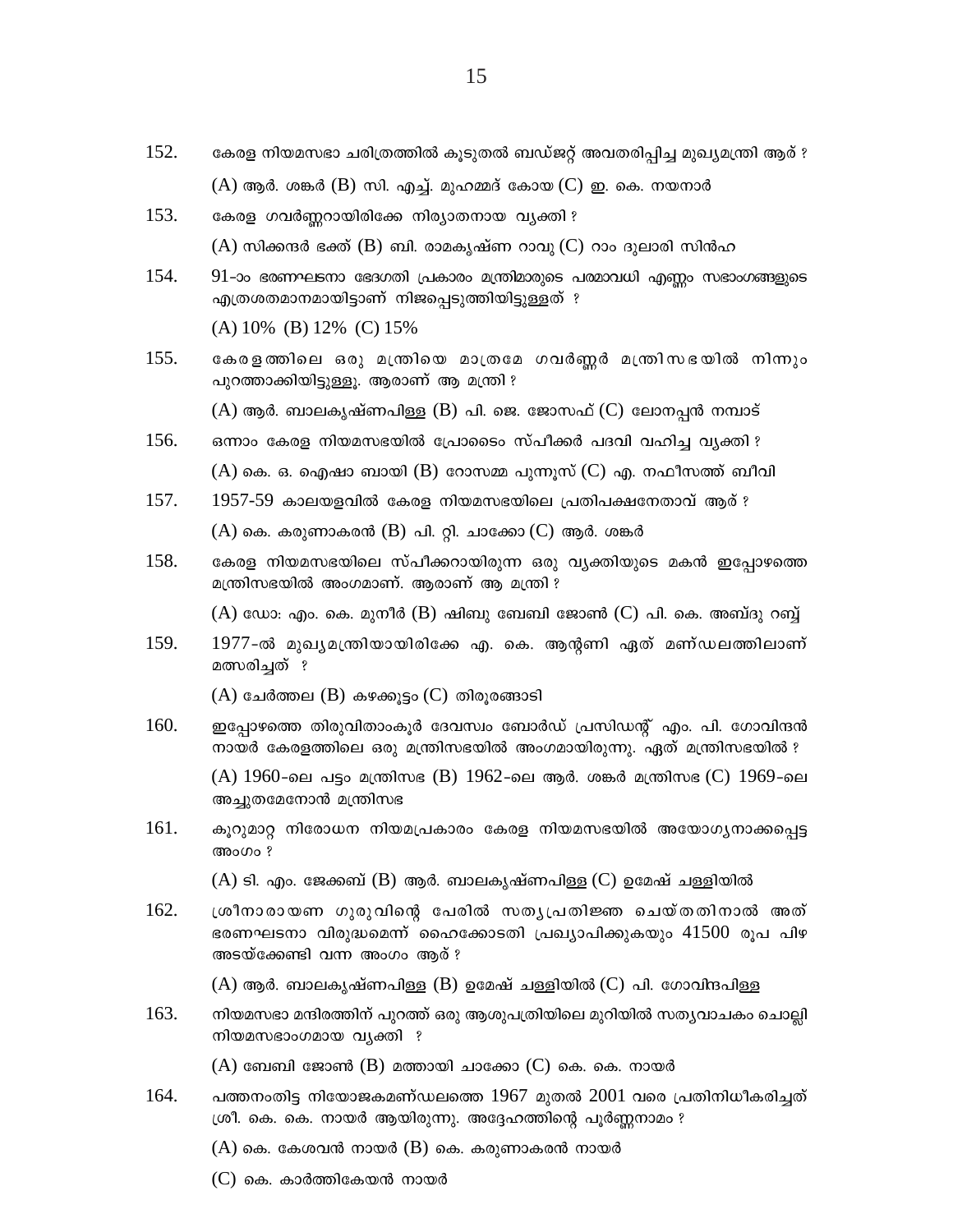165. കേരള നിയമസഭയുടെ ചരിത്രത്തിലെ ഏറ്റവും ഉയർന്ന പോളിംഗ് ശതമാനം ഏത് വർഷം നടന്ന പൊതുതെരഞ്ഞെടുപ്പിലായിരുന്നു ?

 $(A) 1960$  (B) 1987 (C) 2011

166. ഇലക്ട്രോണിക് വോട്ടിംഗ് യന്ത്രം ഉപയോഗിച്ച് ഇന്ത്യയിൽ ആദ്യമായി തെരഞ്ഞെടുപ്പ് നടന്നത് നമ്മുടെ സംസ്ഥാനത്തായിരുന്നു. ഏത് നിയോജക മണ്ഡലത്തിൽ ?

 $(A)$  പറവുർ  $(B)$  എറണാകുളം  $(C)$  ഞാറയ്ക്കൽ

167. കേരള നിയമസഭയുടെ ചരിത്രത്തിലെ ഏറ്റവും ദൈർഘ്യമേറിയ സിറ്റിംഗ് 1987 ഡിസംബർ 12-നായിരുന്നു. ഏത് ബില്ല് പാസ്ലാക്കുന്നതിനായിരുന്നു ഇത് ?

 $(A)$  കേരള കൺട്രക്ഷൻസ് വർക്കേഴ്സ് വെൽഫയർ ഫണ്ട് ബിൽ

 $(B)$  കേരള പബ്ലിക് ലൈബ്രറീസ് ബിൽ

(C) കേരള പൊതുപ്രവർത്തകരുടെ അഴിമതി (അന്വേഷണവും അന്വേഷണ വിചാരണയും) ബിൽ

- 168. കേരള നിയമസഭയുടെ ചരിത്രത്തിൽ ഏറ്റവും കൂടുതൽ ദിവസം ചർച്ച ചെയ്ത് പാസ്ലാക്കിയ നിയമം ഏത് ?
	- $(A)$  1957-ലെ കേരള അഗ്രേറിയൻ റിലേഷൻസ് ബിൽ
	- $(B)$  1957-ലെ കേരള വിദ്യാഭ്യാസ ബിൽ
	- $(C)$  1963-ലെ കേരള ഭൂപരിഷ്കരണ ബിൽ
- 169. കേരള ഭൂപരിഷ്കരണ നിയമം പാസ്സാക്കിയത് ഏത് മന്ത്രിസഭയുടെ കാലത്ത് ?
	- $(A)$  ആർ. ശങ്കർ മന്ത്രിസഭ  $(B)$  1957-ലെ ഇ.എം.എസ്. മന്ത്രിസഭ

 $(C)$  പട്ടം താണുപിള്ള മന്ത്രിസഭ

170. താഴെപ്പറയുന്ന കേരള നിയമസഭാ സ്പീക്കർമാരിൽ ഒരാൾ രണ്ട് പ്രാവശ്യം കേരള നിയമസഭാ സ്പീക്കർ പദവി വഹിച്ചിട്ടില്ല ആരാണ് ആ വ്യക്തി ?

 $(A)$  വക്കം പുരുഷോത്തമൻ (B) തേറമ്പിൽ രാമകൃഷ്ണൻ $(C)$  എം. വിജയകുമാർ

- 171. ഒരു മുൻരാഷ്ട്രപതിയുടെ നിര്യാണം സംബന്ധിച്ച റഫറൻസ് നടത്തുന്നതിന് വേണ്ടി മാത്രം കേരള നിയമസഭയുടെ ഒരു സമ്മേളനം വിളിച്ചുചേർത്തിട്ടുണ്ട്. ആരുടെ ?  $(A)$  ഡോ: രാജേന്ദ്രപ്രസാദിന്റെ ( $B$ ) വി. വി. ഗിരിയുടെ ( $C$ ) കെ. ആർ. നാരായണന്റെ
- 172. പുതിയ കേരള നിയമസഭാ മന്ദിരത്തിന്റെ ഉദ്ഘാടനം നിർവ്വഹിച്ച രാഷ്ട്രപതി ?  $(A)$  കെ. ആർ. നാരായണൻ  $(B)$  എ. പി. ജെ. അബ്ദുൾ കലാം (C) ശങ്കർദയാൽ ശർമ്മ
- 173. ഇപ്പോഴത്തെ കേരള മന്ത്രിസഭയിൽ റയിൽവേയുടെ ചുമതല വഹിക്കുന്ന മന്ത്രി ?  $(A)$  കെ. സി. ജോസഫ്  $(B)$  ആര്യാടൻ മുഹമ്മദ് (C) കെ. ബാബു
- 174. പതിമൂന്നാം കേരള നിയമസഭയിലെ പ്രോടൈം സ്പീക്കർ ആരായിരുന്നു ?  $(A)$  എൻ. ശക്തൻ  $(B)$  വർക്കല കഹാർ $(C)$  പി. സി. ജോർജ്
- 175. പതിമുന്നാം കേരള നിയമസഭയിലെ വനിതാ സാമാജികരുടെ എണ്ണം എത്ര ?  $(A) 7$  (B) 6 (C) 5